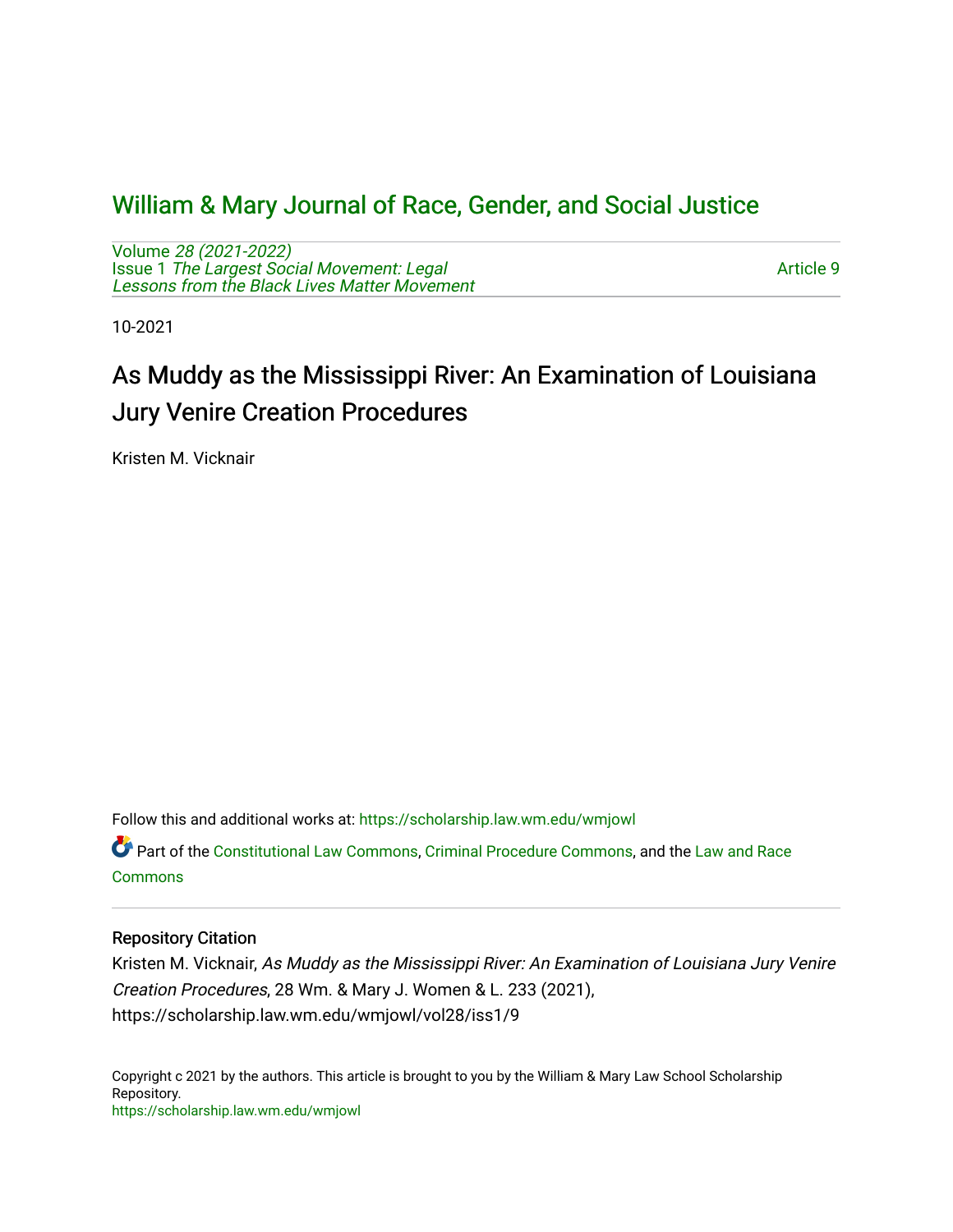## AS MUDDY AS THE MISSISSIPPI RIVER: AN EXAMINATION OF LOUISIANA JURY VENIRE CREATION PROCEDURES

*Louisiana doesn't obey the rules of Law and Order, and that reality has fundamentally shaped its ability to maintain law and order.* —Thomas Aiello, *Jim Crow's Last Stand*<sup>1</sup>

#### **ABSTRACT**

Americans expect their constitutional rights to be respected by the federal, state, and local governments, but a lack of transparency on a government's behalf prevents Americans from being able to trust their governments fully. This Note demonstrates the astounding lack of transparency in Louisiana parishes' jury venire creation procedures, which prevent Louisianans from trusting that their communities are represented by a fair cross-section on jury venires. The same lack of transparency restricts any constitutional challenges of the representation on appeal, as the major test for the fair cross-section, the *Duren* test, requires a showing of systematic exclusion on the government's behalf. Without access to these venire creation processes, defendants' challenges fail on appeal, potentially increasing Louisiana's mass incarceration problem and allowing parish governments to continue avoiding accountability. This Note examines the venire creation procedures of three Louisiana parishes, comparing their transparency to that of the federal court system. Additionally, this Note offers solutions for the Louisiana State Legislature to reform these processes, especially in light of the clear under-representation of minorities in Jefferson Parish jury venires. Louisiana is no stranger to constitutional problems, but the current generation of Louisianans no longer blindly accepts the state's failures, such as local governments' lack of transparency and the criminal justice system's blatant denial of constitutional rights.

#### **INTRODUCTION**

- I. CASE HISTORY
	- *A.* Taylor v. Louisiana
	- *B.* Duren v. Missouri
	- *C.* Berghuis v. Smith

<sup>1.</sup> THOMAS AIELLO, JIM CROW'S LAST STAND: NONUNANIMOUS CRIMINAL JURY VERDICTS IN LOUISIANA, at xi (2015).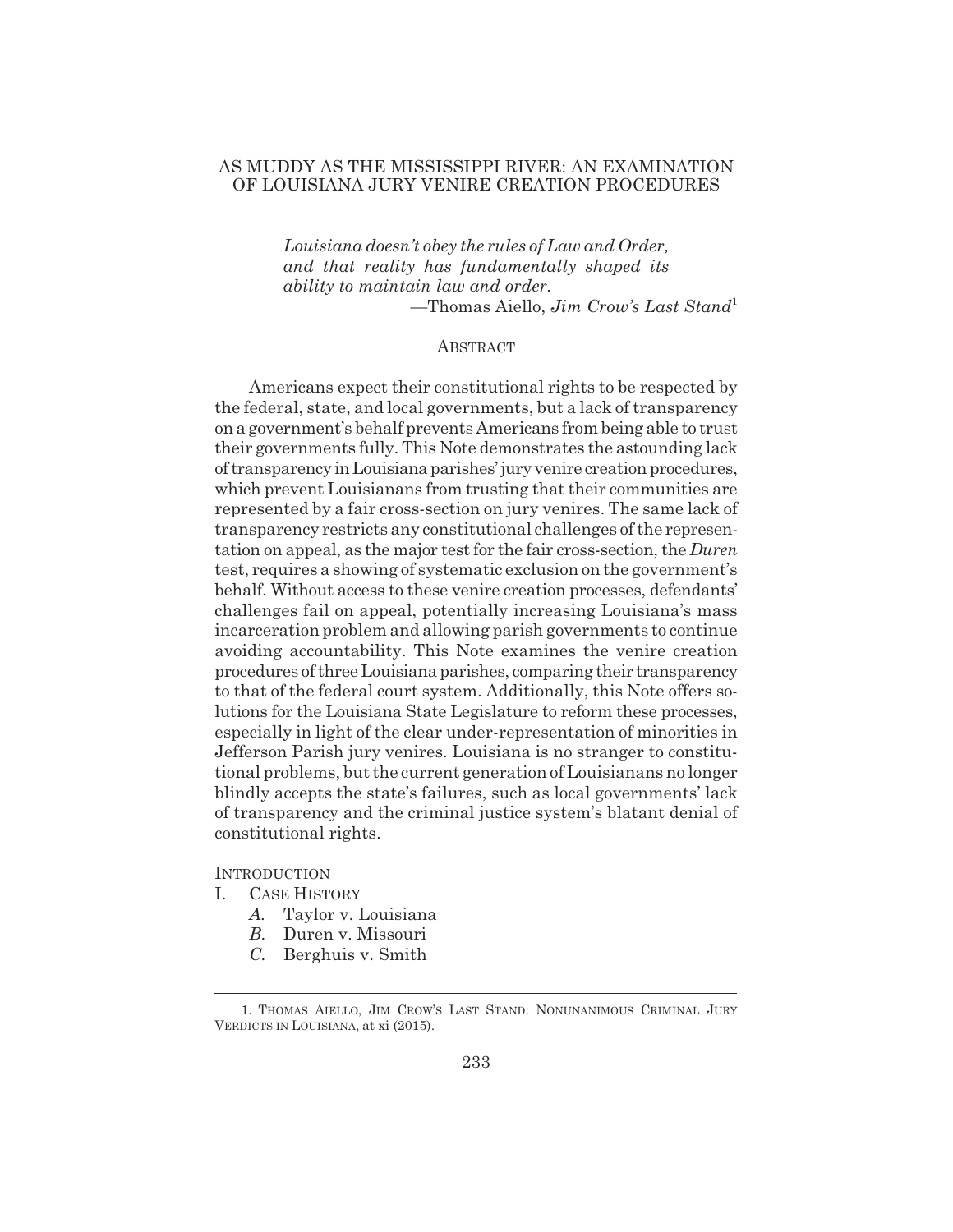- II. DIFFICULTY OF PROVING THE THIRD PRONG OF THE *DUREN* TEST
	- *A. In General*
	- *B. Specifically in Louisiana*
- III. THE FEDERAL COURT SYSTEM'S STATUTORILY MANDATED TRANSPARENT JURY SELECTION PROCEDURES
- IV. LOUISIANA JURY SELECTION PROCEDURE PER THE LOUISIANA RULES OF CRIMINAL PROCEDURE AND STATUTORY PROVISIONS
- V. SPECIFIC VENIRE SELECTION PROCEDURES OF JEFFERSON, LAFAYETTE, AND TENSAS PARISHES
	- *A. Jefferson Parish*
	- *B. Lafayette Parish*
	- *C. Tensas Parish*
- VI. IMPACTS OF THE LACK OF TRANSPARENCY IN PARISH-SPECIFIC JURY POOL CREATION PROCEDURES ON THE PUBLIC AND INCARCERATED POPULATIONS IN LOUISIANA
- VII. PROPOSED SOLUTIONS FOR THE LOUISIANA SYSTEMS OF JURY POOL CREATION
- **CONCLUSION**

#### **INTRODUCTION**

Unlike the federal court system, state systems of jury selection, such as Louisiana's, lack transparency in their processes.<sup>2</sup> Due to a requirement in the U.S. Code, the federal courts require their jury pool selection plan be posted for the public's review, but that requirement solely affects federal courts, as principles of federalism allow states the latitude to dictate their own procedural rules.<sup>3</sup>

By lacking transparency in their parish-specific venire creation procedures, the Louisiana clerks' offices prevent the public, researchers, journalists, and criminal defendants from understanding one of the most important procedures in the criminal justice system, as well as blocking public oversight of these processes.<sup>4</sup> Public oversight would allow Louisianans to hold parish governments accountable for unconstitutional, racist, sexist, and simply unfair procedures.<sup>5</sup> The use of oversight is extraordinarily important in jury pool composition, as a jury determines a person's future.<sup>6</sup>

<sup>2.</sup> EQUAL JUSTICE INITIATIVE, ILLEGAL RACIAL DISCRIMINATION IN JURY SELECTION: ACONTINUING LEGACY 23–24 (2010), https://eji.org/wp-content/uploads/2019/10/illegal-ra cial-discrimination-in-jury-selection.pdf [https://perma.cc/29QT-SVNP].

<sup>3. 28</sup> U.S.C. § 1863.

<sup>4.</sup> Sarah Geraghty & Melanie Velez, *SYMPOSIUM: PRISON POLICY: Bringing Transparency and Accountability to Criminal Justice Institutions in the South*, 22 STAN. L. & POL'Y REV. 455, 456 (2011).

<sup>5.</sup> *Id.* at 456 n.2.

<sup>6.</sup> *Id.* at 456.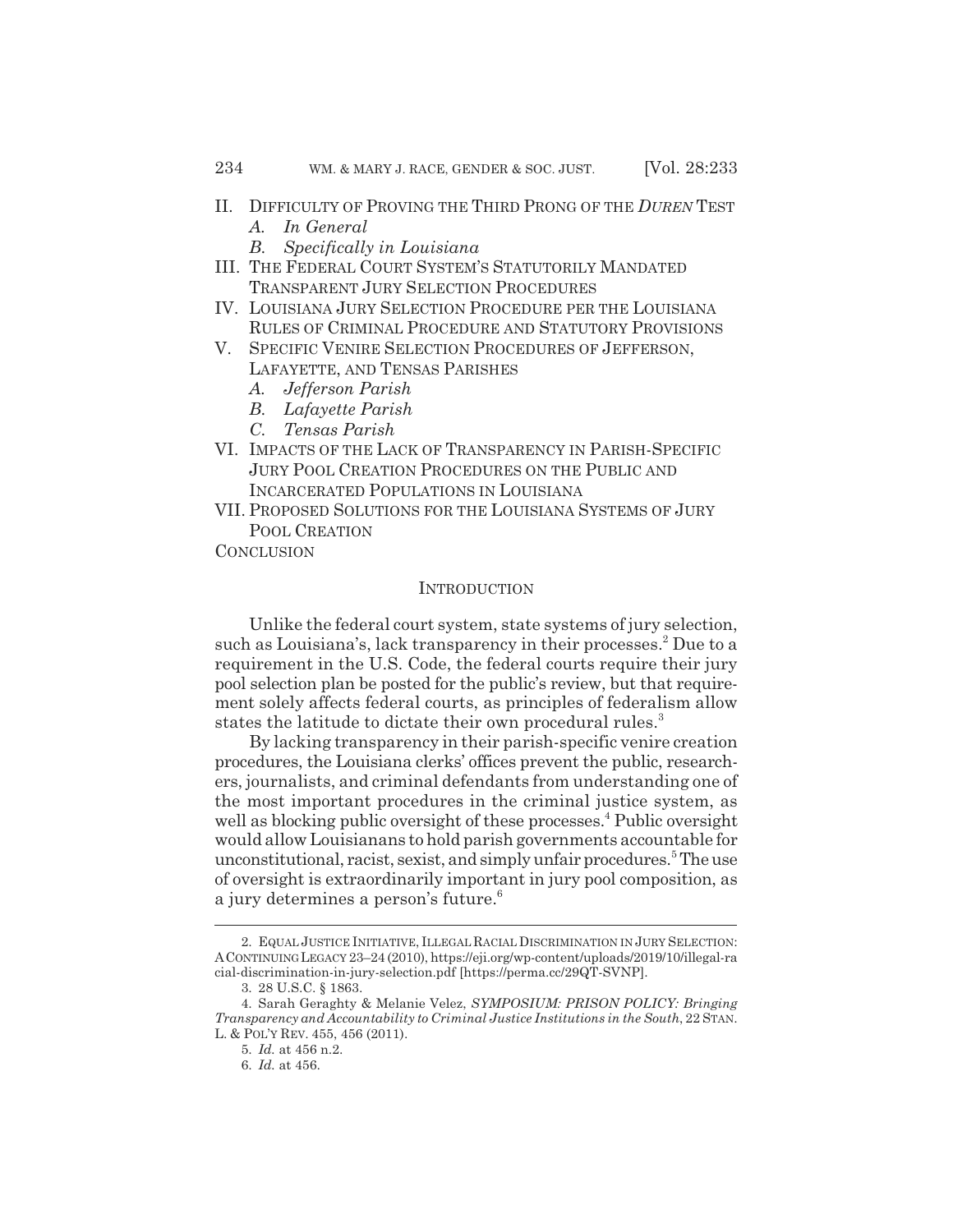Transparency also has a significant effect on the defendant. If a parish's criminal justice system does not publish its jury pool creation procedures or the lists created by the procedure, it prevents a defendant from successfully challenging the pool, in court and on appeal, through the test from *Duren v. Missouri*. 7

In *Duren v. Missouri*, the U.S. Supreme Court created a threestep test to challenge a jury pool's composition in terms of the pool's demographic makeup.<sup>8</sup> The third step of *Duren*'s test requires the defendant to demonstrate that the under-representation of a particular group results from the locality's systematic exclusion of a "distinctive" group from the process.<sup>9</sup> This step is where the defendant, and therefore the community, suffers the most from the lack of transparency into the parish's jury pool selection.<sup>10</sup> To make a successful fair cross-section claim, the defendant must be able to access the method the parish uses for jury pool creation, but that information is difficult to locate for many reasons. $^{11}$ 

If the burden from the third step of the *Duren* test was not so lofty, there would be less scrutiny upon the jury pool selection practices of parishes. However, the final step is a difficult one to prove, and the Supreme Court has affirmed it in recent cases.12 For Louisiana, this means the clerk of court's offices must be more transparent in their activities so that the criminal justice system can regain public trust and work equitably for all Louisianans, not just those groups favored by parish officials.

For Louisiana in particular, the jury pool creation processes are nearly inaccessible to the general public and differ from parish to parish.13 The clerk's offices' lack of transparency and refusal to cooperate makes their processes immediately suspect to the community at large, and it discourages defendants from believing they have a chance at a fair trial in front of a jury representative of the community.

If the parish clerk of court cooperated with the general public, ascertaining whether a sample jury pool complies with the *Duren* test would not be such a complicated determination. The three parishes examined in this Note use lists generated by the Registrar of Voters, making the demographic breakdown of an ideal fair crosssection easier to determine.<sup>14</sup> However, none of these three parishes

<sup>7.</sup> Duren v. Missouri, 439 U.S. 357, 364 (1979).

<sup>8.</sup> *Id.* 9. *Id.*

<sup>10.</sup> EQUAL JUSTICE INITIATIVE, *supra* note 2, at 14.

<sup>11.</sup> *See, e.g.*, Berghuis v. Smith, 559 U.S. 314, 319 (2010).

<sup>12.</sup> *Id.*

<sup>13.</sup> La. Dist. Ct. Appx. 9.14.

<sup>14.</sup> *Frequently Asked Questions*, JEFFERSON PAR. CLERK CT., https://www.jpclerkof court.us/jury-service/frequently-asked-questions [https://perma.cc/S7V4-PDUP] (last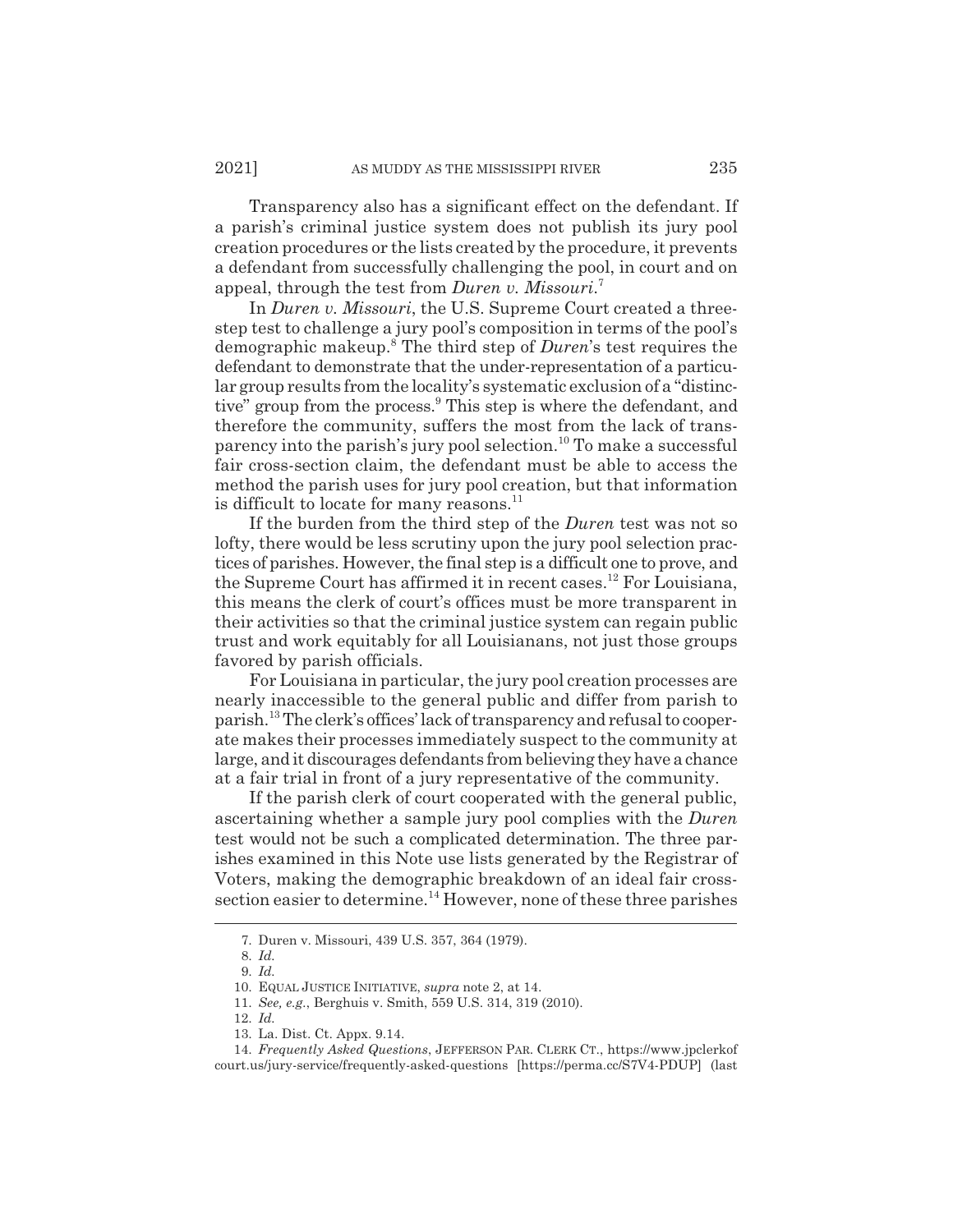fully cooperated with inquiries about the process they use, making it more unlikely for any defendants, parish citizens, or non-Louisianans to believe the parish processes are fair and representative.<sup>15</sup>

The lack of transparency in Louisiana does not have to be permanent. The Louisiana legislature can resolve the issue through the legislative process. Since individual parishes refuse to submit to oversight, the legislature should repeal their respective parish procedural code sections and replace them with a single mandated procedure with three sources of names to ensure a wide-reaching jury venire.

This Note will demonstrate the overwhelming lack of transparency in the Louisiana systems of jury pool creation, specifically in Jefferson, Lafayette, and Tensas Parishes, as compared to the statutorily mandated systems for the federal district courts. This Note examines the impacts of a lack of transparency on the state's general population, as well as on incarcerated persons in Louisiana. This Note will also offer solutions for Louisiana to pursue to regain public trust in the criminal justice system, combat the overwhelming number of convictions by all-white juries, and create a fair cross-section of the community for all jury pools, as required by the Sixth Amendment.

First, Part I will provide background for three major cases that establish and reaffirm the test from *Taylor v. Louisiana*. Part II will demonstrate the difficulty of proving the third prong of the *Duren* test, the last and most difficult step to challenge a jury venire. Part III will examine the statutorily mandated transparency of the federal courts' jury venire creation processes. Part IV will discuss the specifics of the Louisiana procedure and challenges to parish procedures made recently. Part V will investigate the three parishes at issue in this Note, Tensas, Jefferson, and Lafayette, their specific procedures, and the lack of transparency from their clerks' offices. Part VI will explore the impact the procedures, and their lack of transparency, have on Louisianans and potential challenges to those procedures. Finally, Part VII will propose solutions to the problems of Louisiana's procedures and their lack of transparency. This Note's goal is to highlight a problem that influences the public's perception of the criminal justice system and prejudices a potential defendant before they set foot in the courthouse, while offering solutions for Louisiana officials to adopt.

visited Nov. 4, 2021); *Commonly Asked Questions and Answers: Jury Duty*, LAFAYETTE PAR. CLERK CT., https://www.lpclerk.com/faq.cfm?#jury [https://perma.cc/4R57-3385] (last visited Nov. 4, 2021); *Jury Service*, TENSASPAR,CLERK CT., http://www.tensasclerk .org/jury.php [https://perma.cc/R8L9-CX2S] (last visited Nov. 4, 2021).

<sup>15.</sup> *See, e.g.*, Geraghty & Velez, *supra* note 4, at 456 n.2.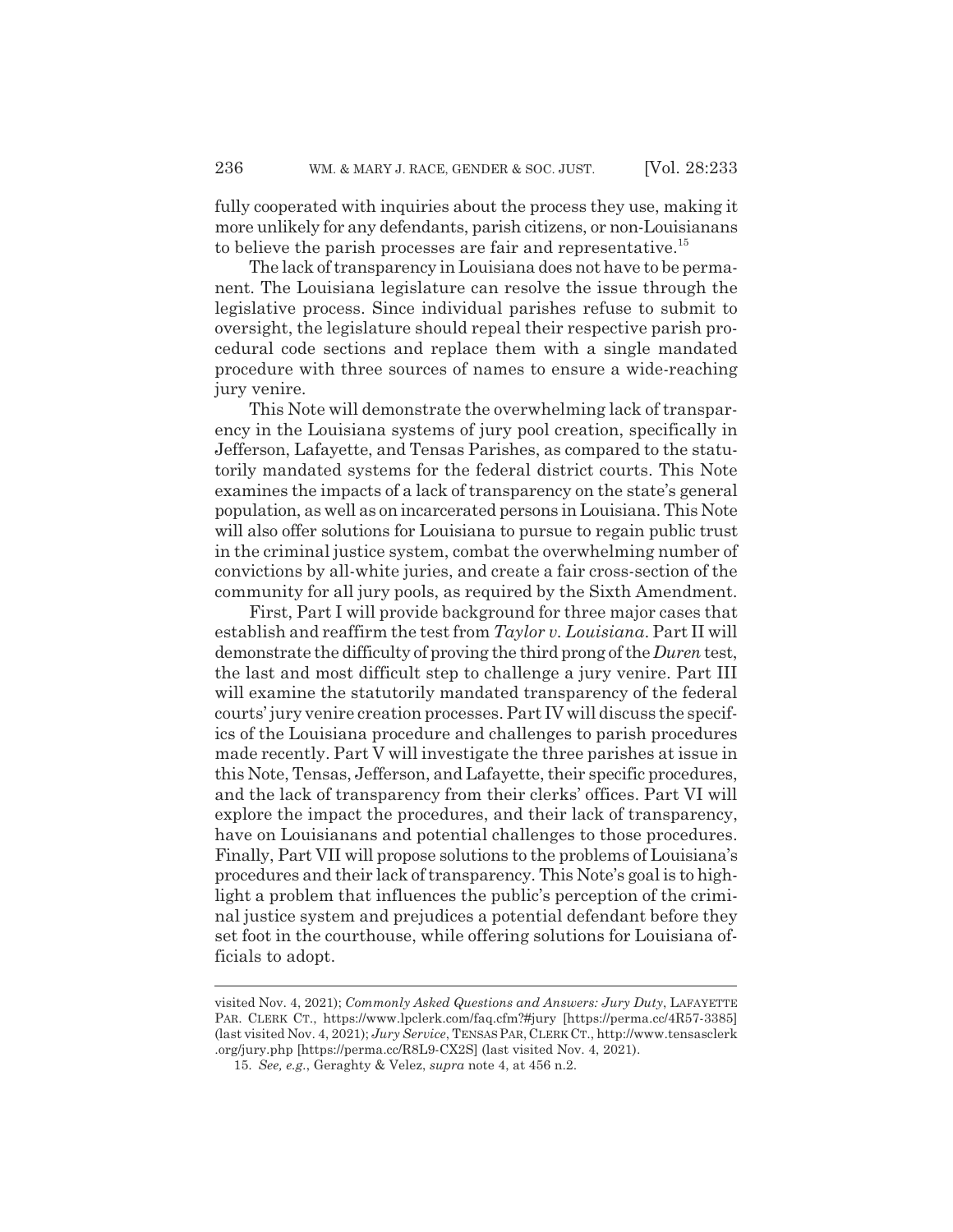Louisiana is a valuable case study for the issues of transparency in the criminal justice system. Louisiana is the most incarcerated state in the United States<sup>16</sup> and it is one of the most impoverished, as well.17 Louisiana has the second-largest African-American population in the United States,<sup>18</sup> and the African Americans in the state face greater risks of incarceration and poverty than the white population.<sup>19</sup> Lastly, Louisiana recently repealed a remnant of the Jim Crow Era: the nonunanimous jury verdict in all criminal cases.<sup>20</sup> The discussion around the nonunanimous jury verdict encouraged more Louisianans to examine the criminal justice system in the state and its structural racism.21 There is truly no time like the present to continue the conversation about Louisiana and its jury-related procedures.

#### I. CASE HISTORY

The cases discussed in this Part of the Note describe the Supreme Court's decisions pertaining to the creation of a "fair cross-section"22 for a jury venire, which apply to both the state and federal courts. The cases describe the test at issue in this Note, a three-pronged test requiring the defendant to prove systematic exclusion of a distinct group within the community, among other things.23 This Note will argue that the biggest barrier to a successful "fair cross-section"24 challenge is the lack of transparency in the venire creation procedures of a state's local courts. The defendant is likely to fail on such a challenge if they cannot provide an overwhelming amount of information to prove systematic discrimination.<sup>25</sup> The following cases demonstrate the high level of proof required and the creation of a test that needs cooperation and transparency to properly regulate the courts.

<sup>16.</sup> KRISTEN LEWIS, SOCIAL SCIENCE RESEARCH COUNCIL,APORTRAIT OF LOUISIANA 36 (2020).

<sup>17.</sup> *Louisiana*,SPOTLIGHT ON POVERTY, https://spotlightonpoverty.org/states/louisiana [https://perma.cc/KGN2-DGEU] (last visited Nov. 4, 2021).

<sup>18.</sup> *Louisiana Population*, WORLD POPULATION REV., https://worldpopulationreview .com/states/louisiana-population [https://perma.cc/YF9W-8HL2] (last visited Nov. 4, 2021).

<sup>19.</sup> *See* LEWIS, *supra* note 16, at 105–06.

<sup>20.</sup> *See, e.g.*, *Tilting the Scales: Everything to Know About Louisiana's Controversial 10–2 Jury Law*, THE ADVOC. (May 4, 2018, 6:44 AM), https://www.nola.com/news/courts /article\_64f67fc8-9ab4-56b6-bb45-598b6795cffa.html [https://perma.cc/569E-ZM7R]; AIELLO, *supra* note 1, at ix.

<sup>21.</sup> AIELLO, *supra* note 1, at x.

<sup>22.</sup> Taylor v. Louisiana, 419 U.S. 522, 538 (1975).

<sup>23.</sup> *Id.*

<sup>24.</sup> *Id.*

<sup>25.</sup> Nina W. Chernoff, *No Records, No Right: Discovery & the Fair Cross-Section Guarantee*, 101 IOWA L. REV. 1719, 1734 (2016).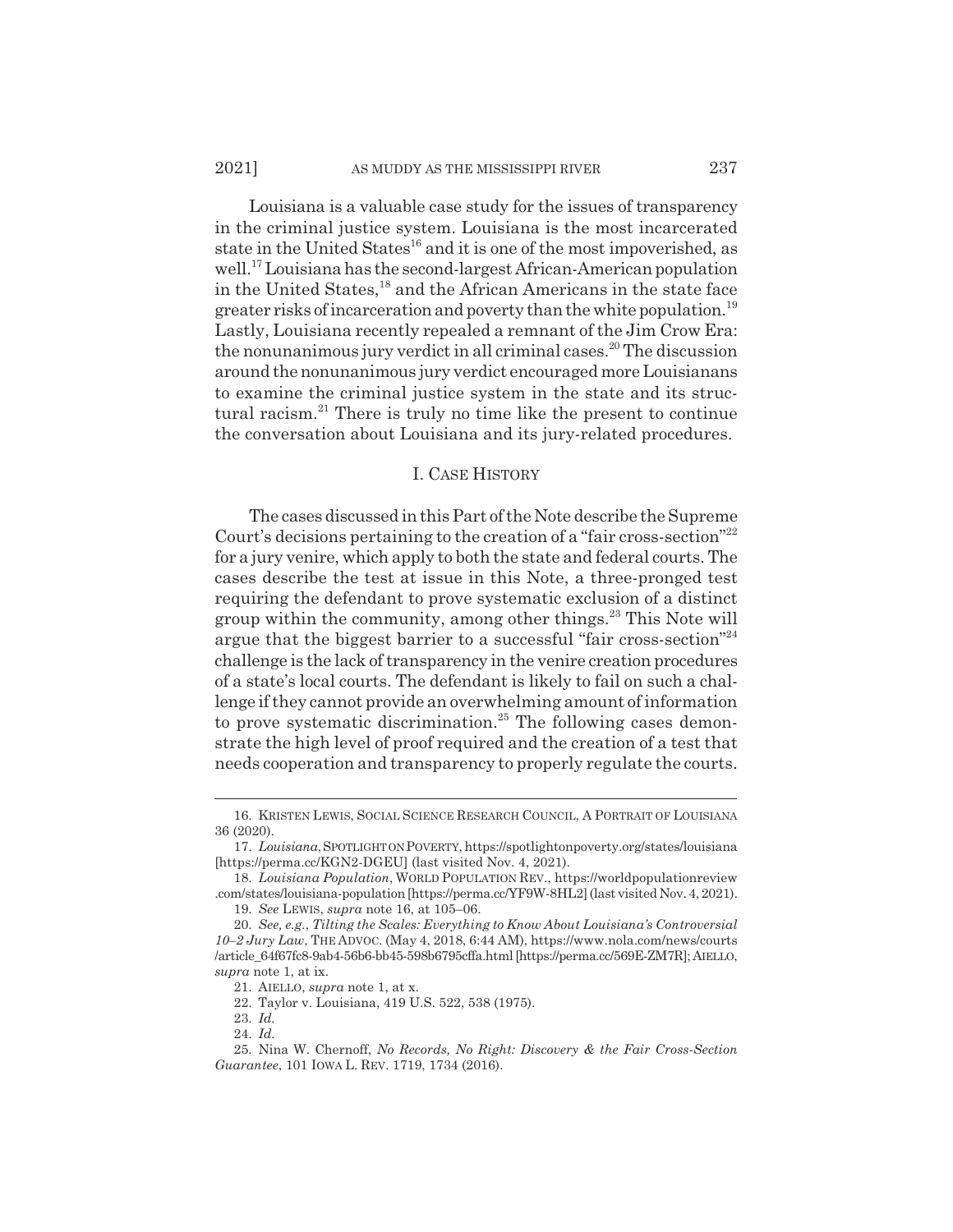Billy Taylor was on trial in Louisiana's St. Tammany Parish for aggravated kidnapping.<sup>26</sup> At the beginning of Taylor's trial, he asked the judge to quash the jury venire chosen for the term because it lacked female representation.<sup>27</sup> Taylor argued that, because the fiftythree percent of St. Tammany's eligible citizens for jury selection was inconsistent with the ten percent female representation on the jury wheel, the trial court denied him "his federal constitutional right to 'a fair trial by jury of a representative segment of the community.'"28

The Supreme Court relied on its previous cases to agree with Taylor's assertion, saying "the selection of a petit jury from a representative cross section of the community is an essential component of the Sixth Amendment right to a jury trial."29 However, at the conclusion of the opinion, the Court stated that the "fair cross-section" requirement does not require the jury itself to "mirror the community and reflect the various distinctive groups in the population."30 The Court simply required that the names of the community placed in the pool juries are drawn from "must not systematically exclude distinctive groups in the community."31

Although the Court wrote that the jury pool must be representative of the community itself, it also held that the States themselves still had the ability to mandate their own rules of procedure for juries, as long as they were consistent with the rules set forth by the Court and the U.S. Constitution.<sup>32</sup> The decision in  $Taylor$  seemed to lack an explicit rule to make a *prima facie* case, instead choosing to reaffirm precedent and make clear that women were not to be excluded from jury selection except in the case of an individual state's exemption from jury service.<sup>33</sup>

#### *B.* Duren v. Missouri

Due to the lack of a *prima facie* framework for identifying a venire without a fair cross-section of the community, the Supreme Court heard another case in 1979 regarding this Sixth Amendment

<sup>26.</sup> *Taylor*, 419 U.S. at 524.

<sup>27.</sup> *Id.*

<sup>28.</sup> *Id.*

<sup>29.</sup> *Id.* at 528. 30. *Id.* at 538.

<sup>31.</sup> *Id.*

<sup>32.</sup> *Taylor*, 419 U.S. at 538.

<sup>33.</sup> Duren v. Missouri, 439 U.S. 357, 364–65 (1979).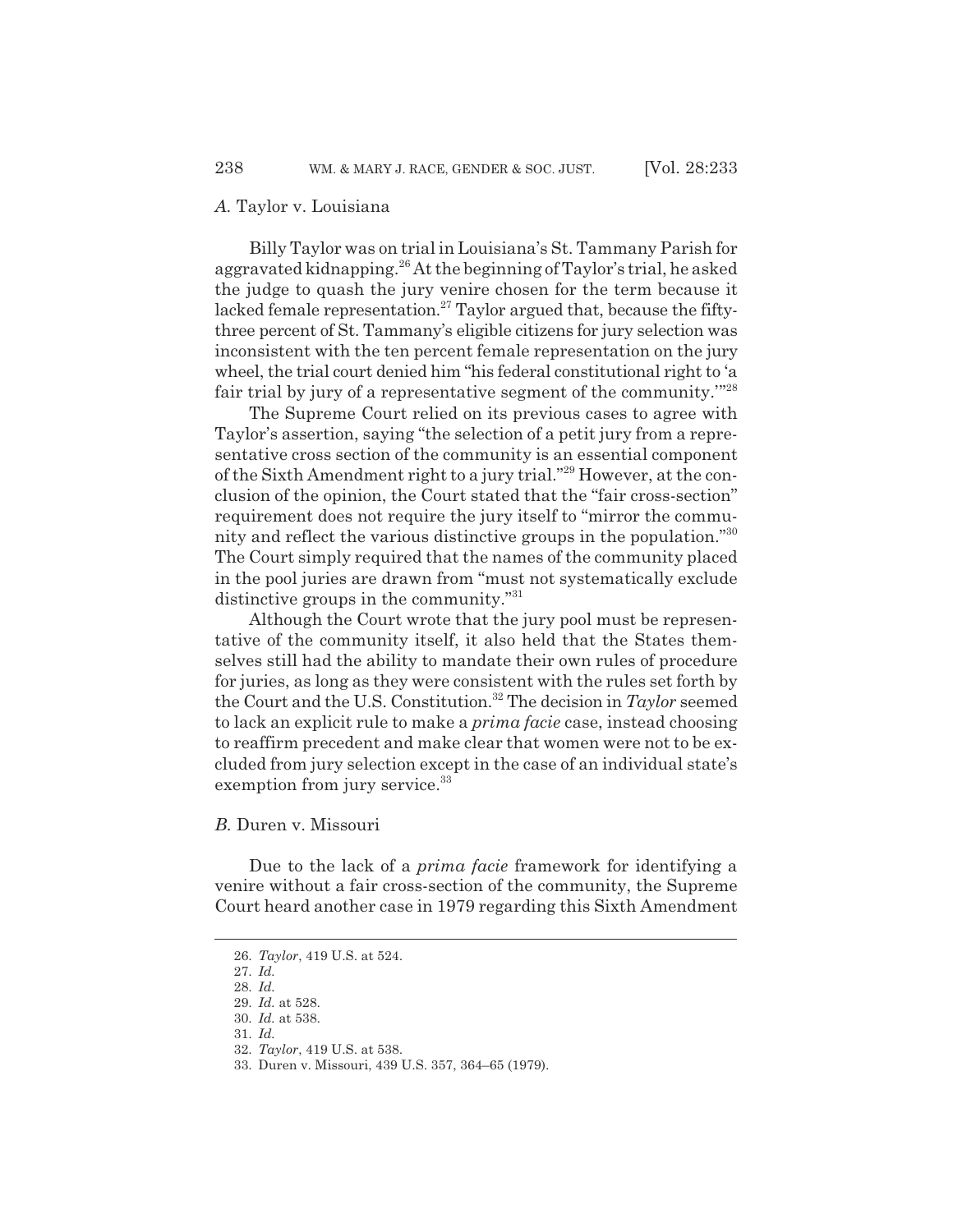guarantee, *Duren v. Missouri*. 34 In *Duren*, Missouri's procedure was similar to Louisiana's in *Taylor*. 35 The procedure allowed women who did not specifically request to serve on a jury to be automatically exempted from service, significantly decreasing the number of women in the jury pool.36 In Duren's case, this meant that the fifty-four percent of adult women in the county were replaced by the about fifteen percent of women who had been selected and actually attended jury selection, reducing the representation of women in his pool.37 After jury selection, Duren's jury was composed only of men.38

The Supreme Court held that this exclusion of women on Duren's jury violated his Sixth Amendment right, consistent with the holding in *Taylor*. 39 While overturning the Missouri Supreme Court's decision, the Court detailed the *prima facie* case needed to prove a fair cross-section violation:

The defendant must show (1) that the group alleged to be excluded is a 'distinctive' group in the community; (2) that the representation of this group in venires from which juries are selected is not fair and reasonable in relation to the number of such persons in the community; and (3) that this underrepresentation is due to systematic exclusion of the group in the jury-selection process.  $40$ 

By showing that women were the allegedly excluded group, Duren met the first prong, as women were deemed a "distinctive" group in *Taylor*. 41 The second prong of the test was met when Duren was able to provide statistics about the population of women in the county in comparison to the number of women within the venire for his trial. $42$ Lastly, Duren met the third prong by "[h]is undisputed demonstration that a large discrepancy occurred not just occasionally, but in every weekly venire for a period of nearly a year [that] indicate[d] that the cause of the underrepresentation was systematic."43

The Supreme Court did not only rule that a defendant needs to show a *prima facie* case in order to successfully challenge a jury venire.44 In addition to the aforementioned test, the Court once again

<sup>34.</sup> *Id.* at 359.

<sup>35.</sup> *Id.* at 360.

<sup>36.</sup> *Id.* at 362–63.

<sup>37.</sup> *Id.*

<sup>38.</sup> *Id.* at 363.

<sup>39.</sup> *Duren*, 439 U.S. at 363.

<sup>40.</sup> *Id.* at 364.

<sup>41.</sup> *Id.*

<sup>42.</sup> *Id.* at 364–65.

<sup>43.</sup> *Id.* at 366–67.

<sup>44.</sup> *Id.* at 367.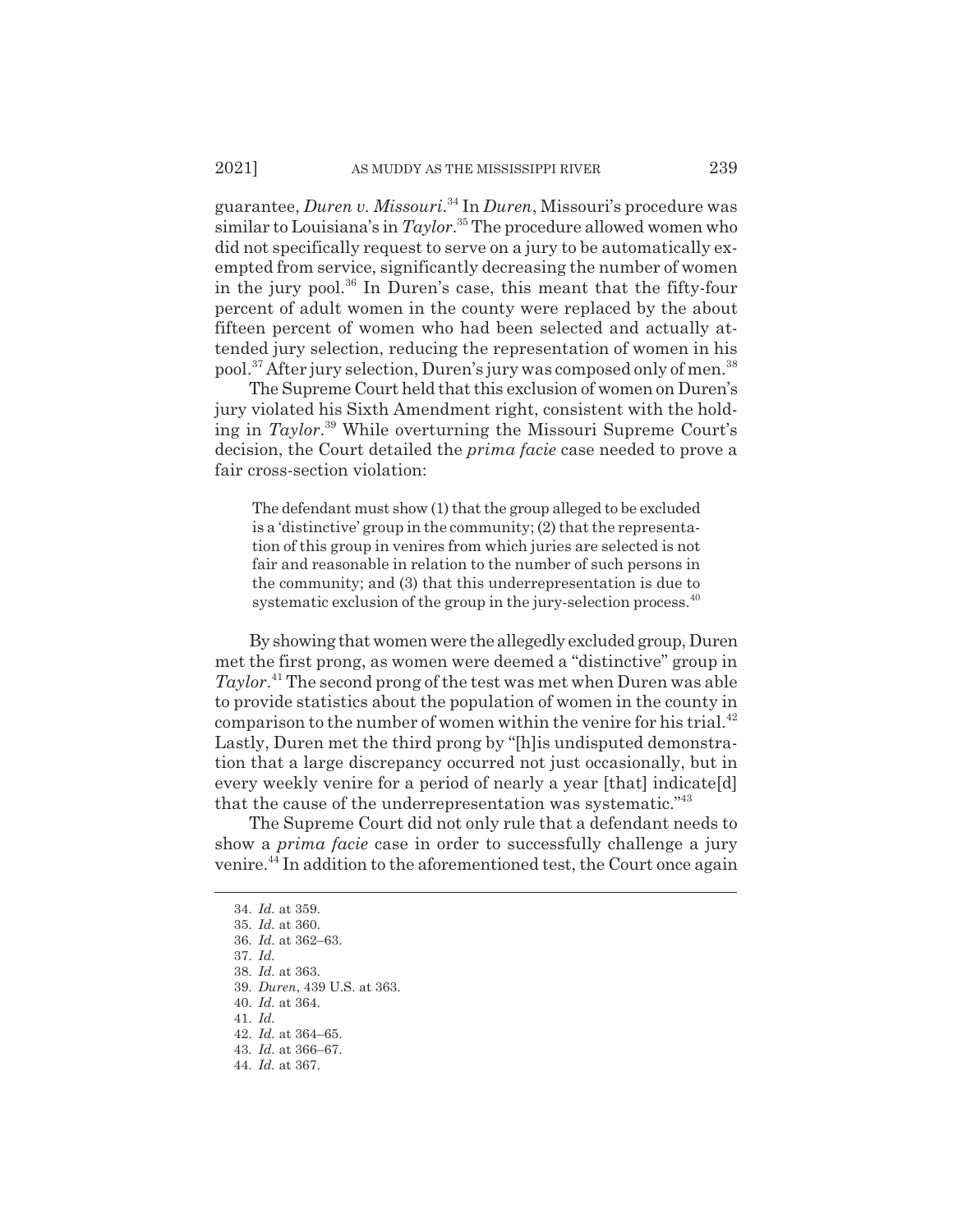addressed how the individual state's interests factor into the fair cross-section requirement.45 Because of the presence of exemptions and other factors that may be the reason for an "unfair" fair crosssection, after the defendant is able to demonstrate the Sixth Amendment violation, "the State bears . . . the burden of justifying this infringement by showing attainment of a fair cross section to be incompatible with a significant state interest."46 This final step of the test allows the state more discretion in its jury practices, as there is not a defined understanding of a "significant state interest," only the Court stating that any exemptions should be "appropriately tailored" and "reasonable."47

#### *C.* Berghuis v. Smith

In 2010, the Court heard another major fair cross-section case: *Berghuis v. Smith.* Smith challenged his jury pool composition when the pool's composition was only six percent African American, compared to the seven percent of the county's population.<sup>48</sup> Within the procedural history of Smith's case, the various courts of appeal applied different tests to determine whether his Sixth Amendment right to a fair cross-section was actually violated.<sup>49</sup> The Supreme Court heard the case after the Sixth Circuit overturned the Michigan Supreme Court's determination that there was no systematic exclusion, even if there was a showing of under-representation.50 *Berghuis*' major holding was an elaboration of the *Duren* test's application; since *Duren* did not lay out a method for proving the statistical underrepresentation of a distinct group, the Court refused to endorse any of the methods utilized by the lower courts.<sup>51</sup> Smith tried to convince the Court to shift the burden of causation from the defendant to the State, but the Court did not comply, instead reaffirming that the State

<sup>45.</sup> *Duren*, 439 U.S. at 368–70.

<sup>46.</sup> *Id.* at 368.

<sup>47.</sup> *Id.* at 368, 370.

<sup>48.</sup> Berghuis v. Smith, 559 U.S. 314, 319 (2010).

<sup>49.</sup> *See id.* at 323–27. There were first two methods of examining the under-representation asserted during the original hearing for the challenge: absolute and comparative disparity. *Id.* "Absolute disparity" is determined by subtracting the percentage of African Americans in the jury pool (here, 6% in the six months leading up to Smith's trial) from the percentage of African Americans in the local, jury-eligible population (here, 7.28%). *Id.* "Comparative disparity" is determined by dividing the absolute disparity (here, 1.28%) by the group's representation in the jury-eligible population (here, 7.28%). *Id.* There was also a "standard deviation test" but there was "no expert testimony regarding application" of this test. *See id.*

<sup>50.</sup> *Berghuis*, at 326–27.

<sup>51.</sup> *Id.* at 328–30.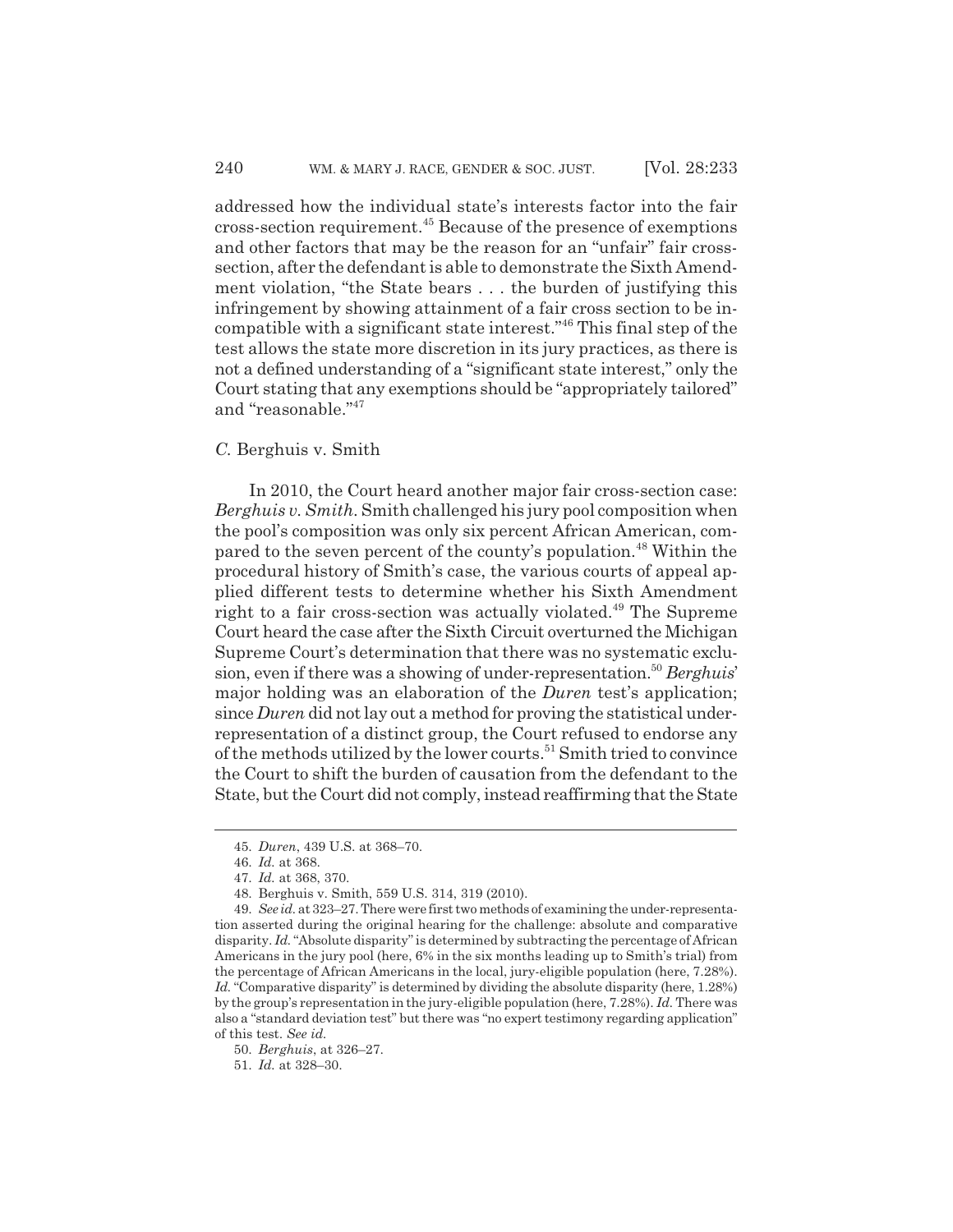only has the burden to rebut the *prima facie* case, once it is made, with a valid interest for the under-representation.<sup>52</sup> The holding in *Berghuis* is important to understanding the fair cross-section doctrine's modern application because it reaffirms the requirement that the defendant must be the party to prove, via concrete evidence, that there is both under-representation and systematic exclusion.

#### II. DIFFICULTY OF PROVING THE THIRD PRONG OF THE *DUREN* TEST

#### *A. In General*

By requiring a defendant to make these showings when challenging the venire, the Court has essentially given the States reasons to be less transparent about their procedural actions concerning juries. If Louisiana is transparent in its actions when it comes to jury selection, it makes the availability of evidence easier to come across, giving way for a simpler method to make a case against the venire for the defendant. If Louisiana is not transparent, however, it makes the defendant's *prima facie* showing that much more difficult to complete.<sup>53</sup>

The prong in the *Duren* test that gives the defendant challenging his venire, by way of the Sixth Amendment, the most difficulty is the third prong of the test.<sup>54</sup> The defendant must prove the exclusion of the "distinct group" is not simply an accident or coincidence, but a "systematic exclusion" perpetuated by the State.<sup>55</sup> In this context, the "systematic exclusion" would require a defendant to show a pattern of exclusion beyond the exclusion within his own jury pool.<sup>56</sup>

For example, in *Berghuis*, Smith offered evidence of the county procedures of filling local courts first before filling the county circuit court.57 According to the Supreme Court, a county's procedure may exclude that distinct group from equal representation in the jury pool, but evidence of improper procedure is not enough to make that showing of "systematic exclusion."58 The question of what qualifies as "systematic exclusion" is important to the application of the *Duren* test, as the test requires the defendant to make a showing strong enough to prove "systematic exclusion" over the state's "important interest."59

<sup>52.</sup> *Id.* at 332–33.

<sup>53.</sup> Chernoff, *supra* note 25, at 1734.

<sup>54.</sup> *Id.* at 1734–35.

<sup>55.</sup> *Berghuis*, 559 U.S. at 317.

<sup>56.</sup> *Id.*

<sup>57.</sup> *Id.* at 314.

<sup>58.</sup> *Id.* at 317.

<sup>59.</sup> *Id.* at 316.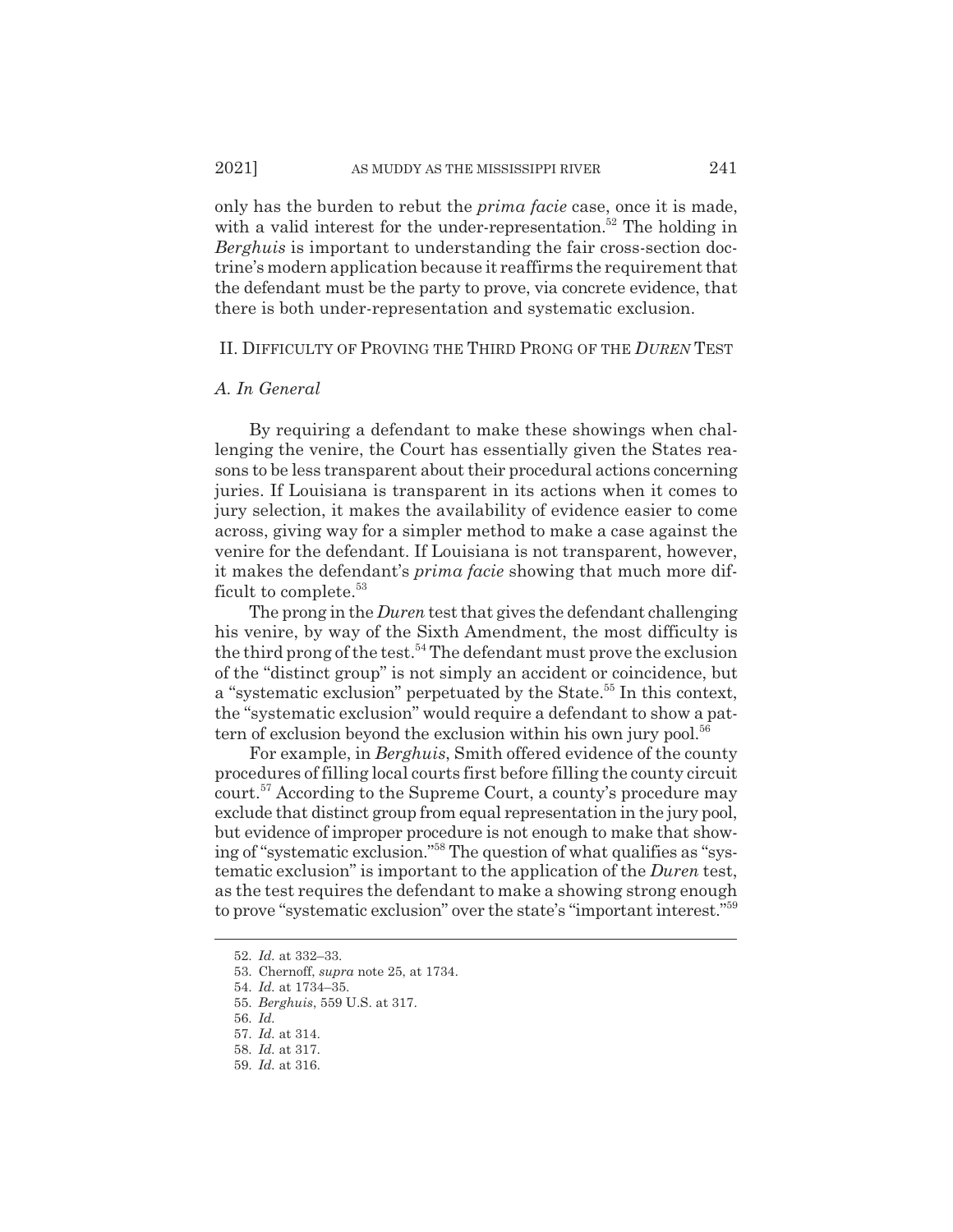The State has leeway when choosing a "significant state interest" to justify its systematic exclusion, with the *Duren* test only requiring it be "primarily advanced" by the process at issue.<sup>60</sup> This makes the burden higher for the defendant; they must find actual, concrete evidence of systematic exclusion, rather than just possible  $explanations.<sup>61</sup>$ 

This prong would have been an easier burden of proof prior to the invention of the technologically advanced venire building procedures in use in states today, such as Louisiana. $62$  The presence of technology in the jury selection process can be seen as a protection for improper jury selection procedures.63 For example, in a case from Georgia in 1983, a federal court was able to overturn a conviction because of the damning evidence of improper jury pool selection procedures.64 In this case, the jury had been selected and the defendant challenged its composition for under-representing both women and African Americans on the jury venire.<sup>65</sup> The third prong of the *Duren* test was met here when the Eleventh Circuit found the procedure in Georgia was "not 'inherently unfair'" but "contain[ed] the possibility of abuse."66 The Court wrote that one commissioner "admitted that he, in corroboration with other commissioners, handpicked 700 of the 4015 total persons on the 1975 pool by choosing persons that 'we knew or thought would make a good juror,'" and another eventually conceded that she had not used any sort of random method when the evidence of her jury selection work on paper was produced.<sup>67</sup> As the Eleventh Circuit said, "A jury selection procedure that is as easily capable of being manipulated as the Troup County process goes far in supporting the presumption of discrimination urged by the petitioner."68 The fact that the evidence of jury pool selection was on paper and not on a computer undoubtedly made it easier for the defendant to prove systematic exclusion of women and African Americans.<sup>69</sup>

When Louisiana uses a computer-run program to build its venires, that information and its minutiae are unlikely to be readily

<sup>60.</sup> Duren v. Missouri, 439 U.S. 357, 367–68 (1979).

<sup>61.</sup> *Berghuis*, 559 U.S. at 332.

<sup>62.</sup> Andrew Guthrie Ferguson, *The Big Data Jury*, 91 NOTRE DAME L. REV. 935, 935 (2016).

<sup>63.</sup> *Id.* at 936.

<sup>64.</sup> Davis v. Zant, 721 F.2d 1478, 1485–86 (11th Cir. 1983).

<sup>65.</sup> *Id.* at 1481.

<sup>66.</sup> *Id.* at 1483.

<sup>67.</sup> *Id.* at 1484.

<sup>68.</sup> *Id* at 1485. The evidence in the case was a list where the commissioner had checked off numerous names in a row, then skipped some names, and checked off another series of names not equal to the number of the first series. *See Davis*, 721 F.2d at 1485.

<sup>69.</sup> *See id.*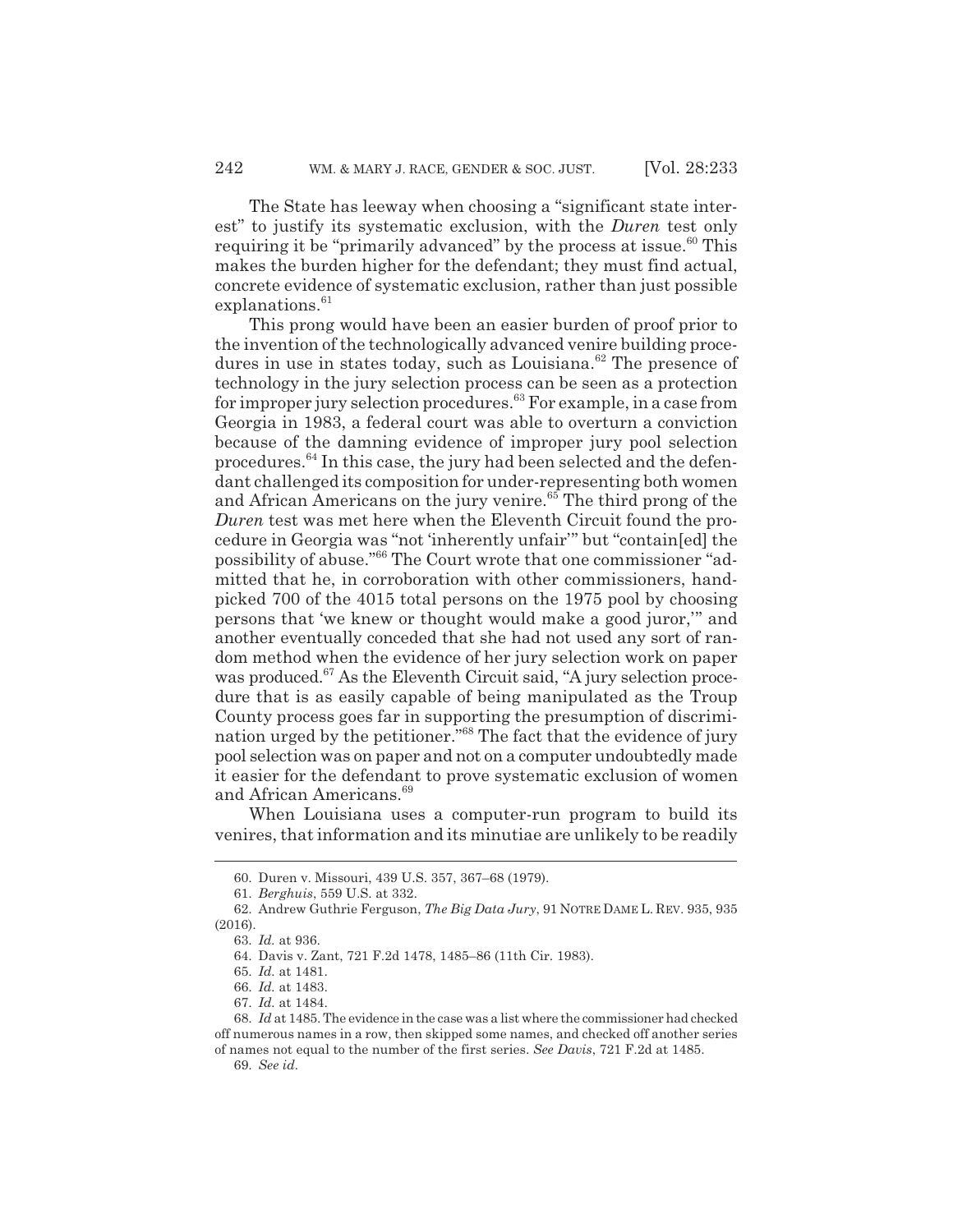available to a private citizen, making the most difficult prong even more difficult to prove for any person, but specifically, one challenging the venire on appeal from prison.<sup>70</sup> If the information needed to challenge the venire on appeal is unavailable to journalists and private citizens, the likelihood of an incarcerated person obtaining access to that information is minute. When a lack of transparency exists in Louisiana's criminal justice system, it disadvantages those attempting to research or report on it, but it has damning effects for those convicted persons appealing their conviction or filing a writ of *habeas corpus* on their own behalf.<sup>71</sup>

#### *B. Specifically in Louisiana*

In a recent Louisiana Supreme Court case, *State v. Holliday*, Holliday challenged the makeup of the jury venire because he believed African-American males were under-represented.72 According to Holliday's argument, because the population of East Baton Rouge Parish was "approximately 18% African-American men" at the time of the trial and venire creation, the presence of "only seven . . . or 6.8%" of the 102 individuals in the venire created a "comparative disparity of approximately 33%."73 This disparity would seem to be large enough to convince the court that there was systematic exclusion at play in the selection of the East Baton Rouge jury venires.<sup>74</sup> However, the Louisiana Supreme Court rejected Holliday's claim.75 The Court relied primarily on the third prong, "systematic exclusion," in their opinion, stating:

[A]s defendant only provides data regarding his own venire, it is impossible to determine whether the proportion of black males in defendant's venire is representative of East Baton Rouge Parish venires generally. Defendant asserts without explanation or support that the disparity results "from the operation of the jury summons and selection system," thereby allegedly demonstrating that black males are systematically excluded from East Baton Rouge Parish jury pools for purposes of the aforementioned *Duren* test . . . . Defendant does not demonstrate, or even speculate, about how this method of venire selection would systematically exclude black males.76

<sup>70.</sup> Ferguson, *supra* note 62, at 939.

<sup>71.</sup> *See id.*

<sup>72.</sup> State v. Holliday, 2020 La. LEXIS 228, \*75–76 (Jan. 29, 2020).

<sup>73.</sup> *Id.* at \*82.

<sup>74.</sup> *Id.*

<sup>75.</sup> *Id.* at \*83.

<sup>76.</sup> *Id.* at \*82–83.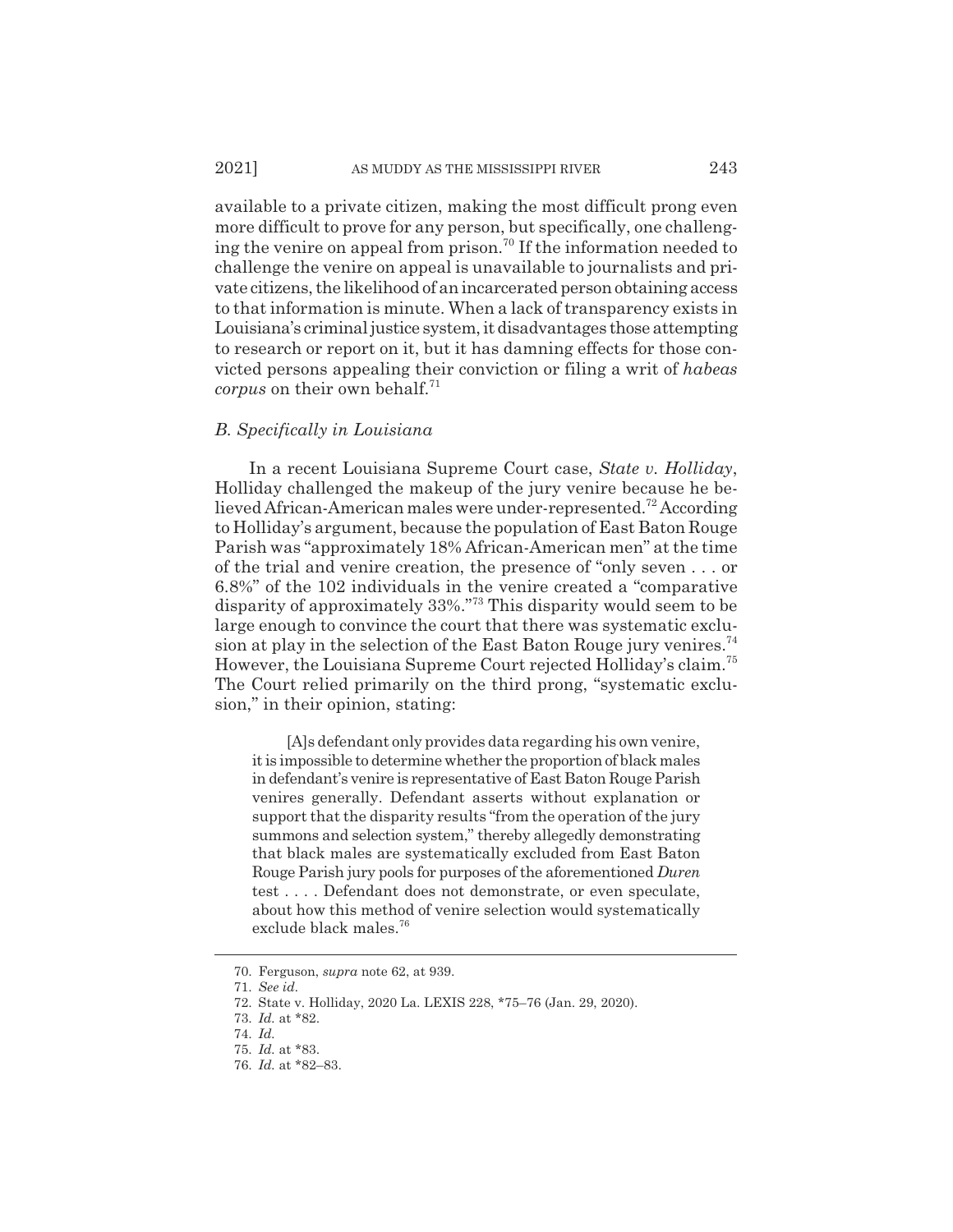The opinion from the Louisiana Supreme Court shows the high burden of proof that defendants face when challenging a conviction stemming from a venire that is not a fair cross-section of the community.<sup>77</sup> The opinion cites to an unpublished opinion that summarizes the problem with the showing of "systematic exclusion," saying "[t]he mere fact that one particular jury venire may exhibit disproportionality does not in any sense amount to proof that the State's system of constituting its central jury pool is unconstitutional or least to the systematic exclusion of any particular group from the jury-selection process."78

Louisiana has been given extraordinary leeway in the creation of its own jury venires.79 This leeway manifests in the third prong of *Duren*. If Louisiana's parishes have selection procedures that are unavailable to the general public, it becomes harder to override the state's significant interest and prove the necessary systematic exclusion. A defendant cannot prove systematic exclusion of a distinct class if the defendant cannot even have access to the system responsible for the potential exclusion.<sup>80</sup>

## III. THE FEDERAL COURT SYSTEM'S STATUTORILY MANDATED TRANSPARENT JURY SELECTION PROCEDURES

Although this Note focuses primarily on the jury venire creation procedures in Louisiana, the federal court procedures should be used as a guiding example for future solutions for Louisiana and other states. The federal courts' procedures can be contrasted with Louisiana parish courts in terms of transparency. Using the federal courts as a starting point for positive transparency allows this Note to demonstrate how problematic Louisiana parish procedures are. Seeing an example of a transparent system makes Louisiana's failure to enact a similar system more pronounced and puts the desired standard for transparency into perspective. If the federal courts can follow guidelines within all fifty states and territories, how can Louisiana fail to do so?

Generally, in order to make an accurate judgment of a state's jury selection processes and the representation of distinct groups in the community, one can first look at the more clear and transparent methods of the federal court system. The federal courts in the area pull from the same pool of people as the state courts, meaning that

<sup>77.</sup> *Id.*

<sup>78.</sup> *Holliday*, 2020 La. LEXIS at \*83.

<sup>79.</sup> *See id.* at \*82.

<sup>80.</sup> *See* Chernoff, *supra* note 25, at 1735.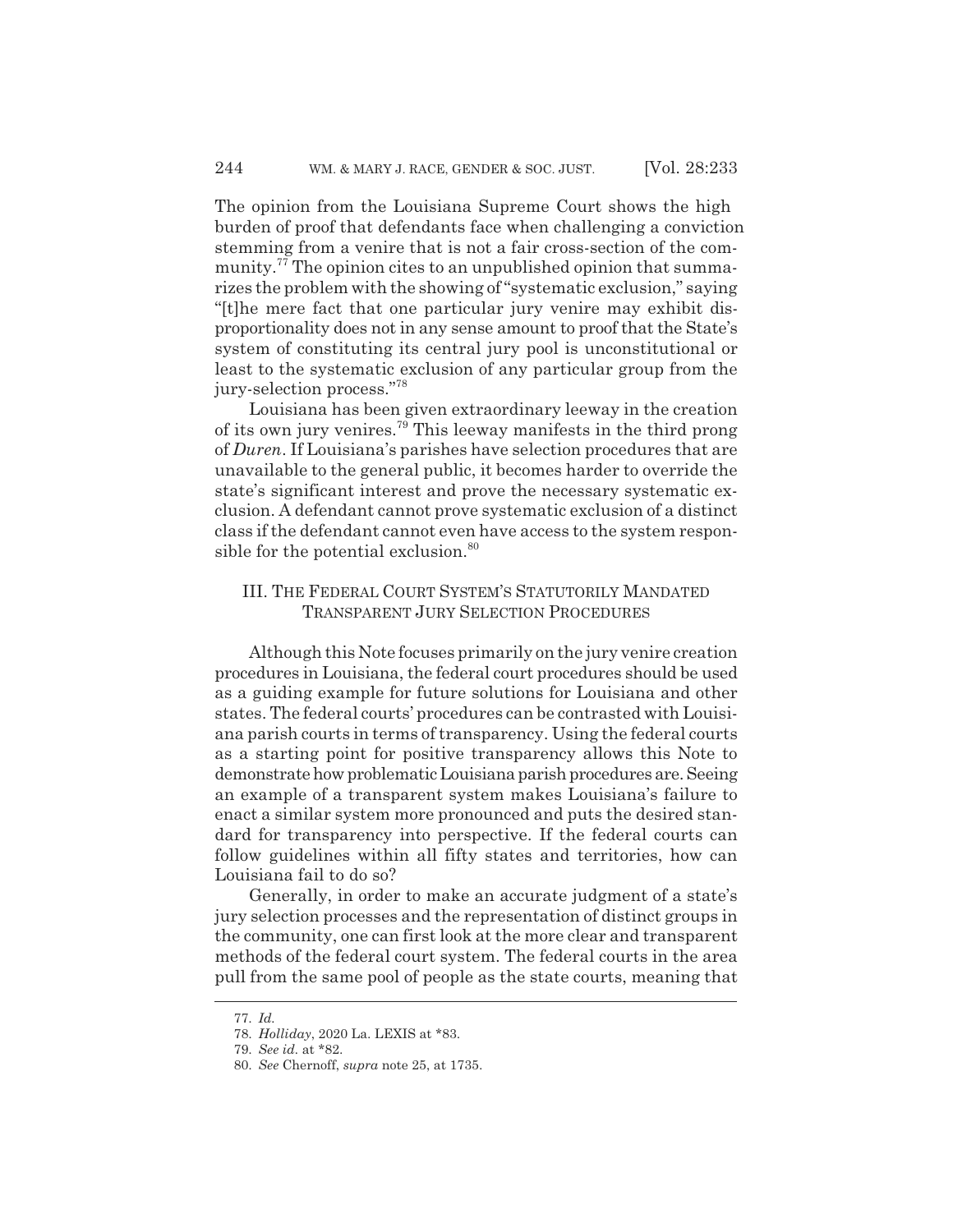the representation statistics should look the same, especially if both federal and state courts use the same information to create their venires.<sup>81</sup> By comparing the state courts in an area to the federal ones, one can see the lack of transparency present in the state courts, and the relative difficulty to locate the information on procedures.

Because both federal and state courts exist, there are specific statutory provisions for federal court jury selection procedures.<sup>82</sup> Unlike the varying state court statutes and procedures, as in Louisiana, these sections apply to all of the U.S. Federal District Courts.<sup>83</sup> One federal statute provides that "all litigants in Federal courts entitled to trial by jury shall have the right to grand and petit juries selected at random from a fair cross section of the community in the district or division wherein the court convenes."84 Additionally, another provides that "[n]o citizen shall be excluded from service as a grand or petit juror in the district courts of the United States . . . on account of race, color, religion, sex, national origin, or economic status."85 These provisions, along with the Sixth Amendment, work together to ensure that a defendant has a right to a fair trial by jury.<sup>86</sup> The federal courts, however, are required by 28 USC § 1863 to create a "plan for random selection of grand and petit jurors that shall be designed to achieve the objectives of sections 1861 and 1862 . . . ."87 This allows for more oversight when examining the plans created by the district courts, as well as the procedure for when a plan does not meet the standard.88 This oversight seems to be unique to the federal district courts in these sections, with state courts only meeting oversight when someone challenges their jury selection procedures on appeal.<sup>89</sup>

Within the U.S. Code, the requirements for each district court's plan are described.90 First, the plan must "either establish a jury commission, or authorize the clerk of the court, to manage the jury selection process."91 Next, the plan has to determine whether the

<sup>81.</sup> *See How Courts Work: The Jury Pool*, ABA (Sept. 9, 2019), https://www.american bar.org/groups/public\_education/resources/law\_related\_education\_network/how\_courts \_work/jurypool [https://perma.cc/F6S6-7D58].

<sup>82. 28</sup> U.S.C. § 1863.

<sup>83.</sup> *Id.*

<sup>84. 28</sup> U.S.C. § 1861.

<sup>85. 28</sup> U.S.C. § 1862.

<sup>86.</sup> Morro v. City of Birmingham, 117 F.3d 508, 511 (11th Cir. 1997).

<sup>87. 28</sup> U.S.C.S. § 1863.

<sup>88.</sup> *Id.*

<sup>89.</sup> *See* LA. CODE CRIM. PROC. ANN. art. 408.1 (2021) (establishing each judicial district determines their own jury procedures, as opposed to having a centralized oversight process).

<sup>90. 28</sup> U.S.C. § 1863.

<sup>91.</sup> *Id.*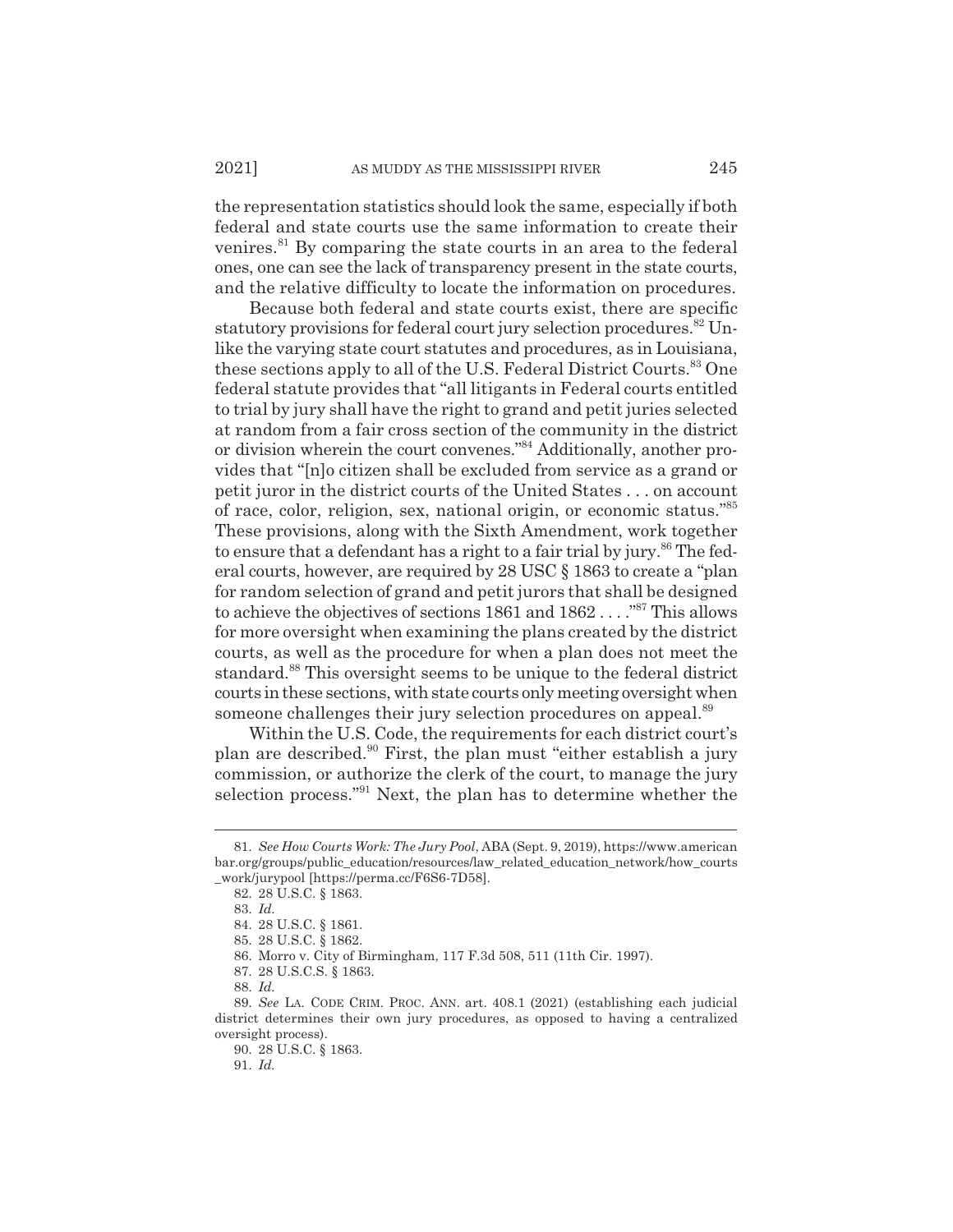jury will be chosen "from the voter registration lists or the lists of actual voters of the political subdivisions within the district or division."92 The manner of selection for the listed names also must be specified according to the section.<sup>93</sup> The statute allows discretion to the creators of the plan, but it requires that the method result in "the random selection of a fair cross section of the persons residing in the community in the district or division wherein the court convenes."94

Within the remainder of the section, it mandates that the courts (1) create a jury wheel with a minimum number of names, (2) specify which "groups or classes" will have an exemption from jury service under the plan, (3) set the time when the fair cross-section will be drawn and distributed to the case parties and the public, and (4) methods of creating and modifying the courts' plans.<sup>95</sup>

The level of specificity continues within the remainder of that chapter in the U.S. Code Service. Compared to the state procedures that will follow this explanation of federal jury selection code sections, the federal courts' specificity allows for a more transparent jury selection.<sup>96</sup>

## IV. LOUISIANA JURY SELECTION PROCEDURE PER THE LOUISIANA RULES OF CRIMINAL PROCEDURE AND STATUTORY PROVISIONS

In order to fully comprehend the lack of transparency within specific parishes in Louisiana, the Louisiana Code of Criminal Procedure should be examined. By looking at the guidelines the state legislature has created, with simple rules differing by parish, it is clear that this is not simply a problem with just the three parishes discussed in detail.<sup>97</sup> There is an overarching lack of transparency in Louisiana, which affects the lives of all Louisianans, as procedures differ from parish to parish.<sup>98</sup> For example, a car accident may be on a street that is entirely within one parish, except for the block on which it occurred. That single block is within the neighboring parish, meaning the rules of procedure differ completely from an accident happening just five hundred feet away.

Compared to the Federal Courts' methods for choosing a jury that abides by a defendant's Sixth Amendment rights, Louisiana's

<sup>92.</sup> *Id.*

<sup>93. 28</sup> U.S.C. § 1863.

<sup>94.</sup> *Id.*

<sup>95.</sup> *Id.*

<sup>96.</sup> *See Jury Selection Process*, E.D.LA., https://www.laed.uscourts.gov/jury-informa tion/jury-selection-process [https://perma.cc/KS5Q-HTCD] (last visited Nov. 4, 2021).

<sup>97.</sup> *See* LA. CODE CRIM. PROC. ANN. art. 416 (2021).

<sup>98.</sup> *See id.*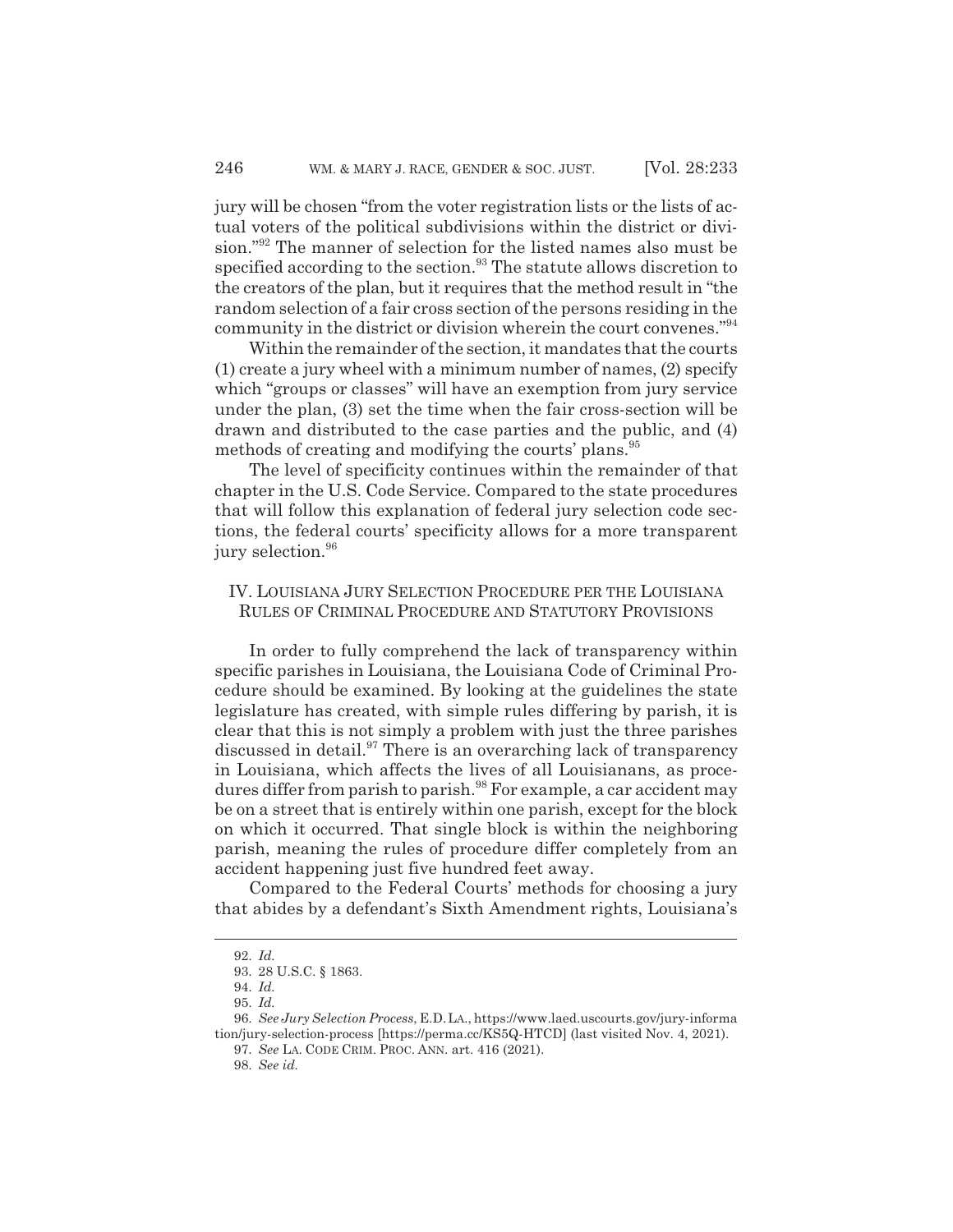procedure is not as clear. Louisiana is also unique to other states in the country, as it has parishes instead of counties, with these parishes serving as somewhat of a basis for the formation of the court system.<sup>99</sup> The Louisiana courts are not solely created based on parishes, as there are sixty-four parishes within the state and forty-two judicial districts.100 For example, the Sixth Judicial District contains three parishes: East Carroll, Madison, and Tensas.<sup>101</sup> In contrast, the twenty-fourth judicial district is compromised only of Jefferson Parish.<sup>102</sup>

The Louisiana Code of Criminal Procedure has a variety of nuances, with many differing from the aforementioned federal court procedures. Article 1734 of the Louisiana Code of Criminal Procedure says that the jury venire will not be pulled until the bond has been filed, markedly different from a set day and time required.<sup>103</sup> Article 408.1 does agree with the federal court procedure mentioned, as it requires the Louisiana judicial districts to determine "whether the names of prospective jurors shall be drawn exclusively from voter registration lists or also drawn from other sources or lists."104

The Louisiana Code of Criminal Procedure specifies a jury can be successfully challenged and set aside when: "fraud has been practiced, some great wrong committed that would work irreparable injury to the defendant, or [if] persons were systematically excluded from the venire solely upon the basis of race."105 This provision of the Louisiana Code of Criminal Procedure functions much like the Supreme Court's holdings in the *Taylor, Duren,* and *Berghuis* because it requires the defendant to prove that there was, in fact, systematic exclusion on behalf of the state with regards to this a distinct group, such as a racial minority.<sup>106</sup>

Articles 416 and 418 of the Louisiana Code of Criminal Procedure provide for the selection of the petit jury venire.<sup>107</sup> The procedure requires that the jury commission draw a venire when told to do so by the Court of its jurisdiction, with the starting number being thirty

<sup>99.</sup> *See Maps of Judicial Districts*, LA.SUP.CT., https://www.lasc.org/about/mapsofju dicialdistricts [https://perma.cc/5MXJ-E8CM] (last visited Nov. 4, 2021).

<sup>100.</sup> *See id.*; *see also* LOUISIANA PARISHES, https://www.Louisiana.gov/local-louisiana [https://perma.cc/MSK8-XRLQ].

<sup>101.</sup> *See Maps of Judicial Districts*, *supra* note 99.

<sup>102.</sup> *Id.*

<sup>103.</sup> LA. CODE CIV. PROC. ANN. art. 1734 (2021).

<sup>104.</sup> LA. CODE CRIM. PROC. ANN. art. 408.1 (2021).

<sup>105.</sup> LA. CODE CRIM. PROC. ANN. art. 419 (2021).

<sup>106.</sup> *See* Taylor v. Louisiana, 419 U.S. 522, 531, 533 (1975); Duren v. Missouri, 439 U.S. 357, 364, 370 (1979); Berghuis v. Smith, 559 U.S. at 327, 332–33 (2010).

<sup>107.</sup> LA. CODE CRIM. PROC. ANN. art 416 (2021); LA. CODE CRIM. PROC. ANN. art. 418 (2021).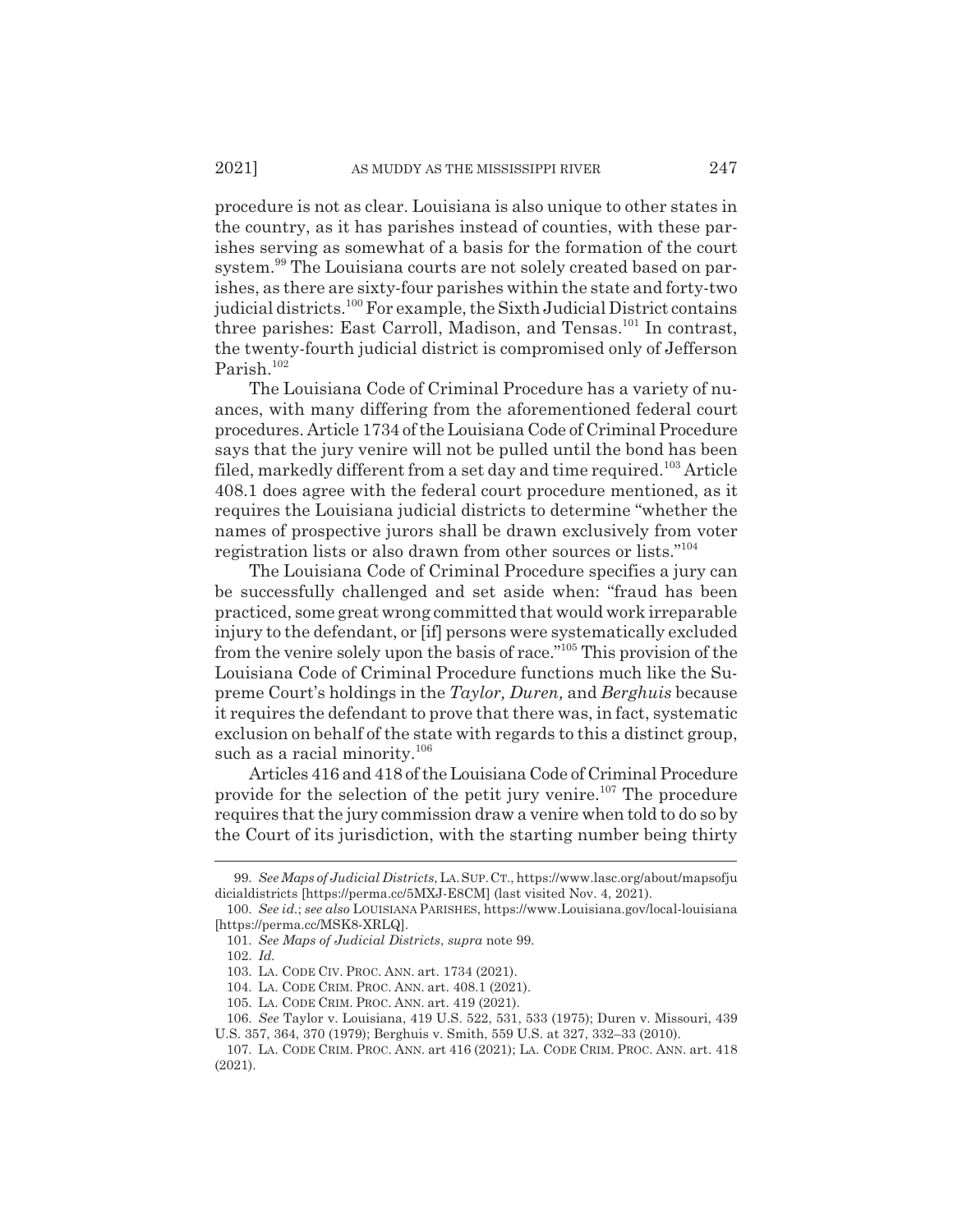names out of the "general venire box."108 The article also provides for the commission to perform this task by computer.<sup>109</sup> After drawing the names of the venire for each week of the court's session, the commission has to place those names in sealed envelopes for each week.<sup>110</sup>

Because of the slim amount of information available within the Louisiana Code of Criminal Procedure about jury composition, there is a good reason for any Louisianan to be unsure about what exactly the jury venires look like in specific cases. Unlike in the federal court system, the Louisiana courts do not all release their specific method of jury selection online for the public or release the names themselves.111 Furthermore, Louisiana's parishes widely differ in racial and socioeconomic composition, meaning that a representative fair cross-section would differ in different parishes, which may be lumped together in one judicial district. $112$ 

In one of the cases brought to the Louisiana Third Circuit Court of Appeals, *State v. Sterling*, an African-American man attempted to challenge his robbery conviction because there were only three African-American men on a panel of ninety people.<sup>113</sup> The Third Circuit Court held that because the burden of establishing systematic exclusion is on the defendant, he had to demonstrate proof beyond just the statistical makeup of the venire.114 In *State v. Melancon*, the defendant argued that his venire "contained so few [B]lacks that the jury could not be selected from a representative and fair cross-section of the community."115 In this case, the Court applied both the Louisiana Constitution's guarantee to an impartial jury, as well as Sixth Amendment Supreme Court jurisprudence to demonstrate the flaws in the argument made.<sup>116</sup> Because the jury venire was only five to ten percent comprised of African-American jurors, the defendant ended up with an all-white jury, which he

<sup>108.</sup> LA. CODE CRIM. PROC. ANN. art. 416 (2021).

<sup>109.</sup> *Id.*

<sup>110.</sup> *Id.*

<sup>111.</sup> *See Jury Duty*, 23D JUD. DIST., https://www.23rdjdc.org/jury-service [https:// perma.cc/N2YZ-MYBM] (showing an example of a judicial district with their jury selection procedures provided online) (last visited Nov. 4, 2021); *see also Information for Jurors*, 15TH JUD.DIST., https://www.15thjdc.org/juror-information [https://perma.cc/5ZEU-J6W3] (showing an example of a judicial district that does not have their procedures provided online) (last visited Nov. 4, 2021).

<sup>112.</sup> *See Race and Ethnicity in Louisiana*, STAT. ATLAS, https://statisticalatlas.com /state/Louisiana/Race-and-Ethnicity [https://perma.cc/RPK8-278J] (last visited Nov. 4, 2021); *see also Maps of Judicial Districts*, *supra* note 99.

<sup>113.</sup> State v. Sterling, 496 So.2d 659, 661 (La. Ct. App. 1986).

<sup>114.</sup> *Id.*

<sup>115.</sup> State v. Melancon, 563 So.2d 913, 913 (La. Ct. App. 1990).

<sup>116.</sup> *Id.* at 914.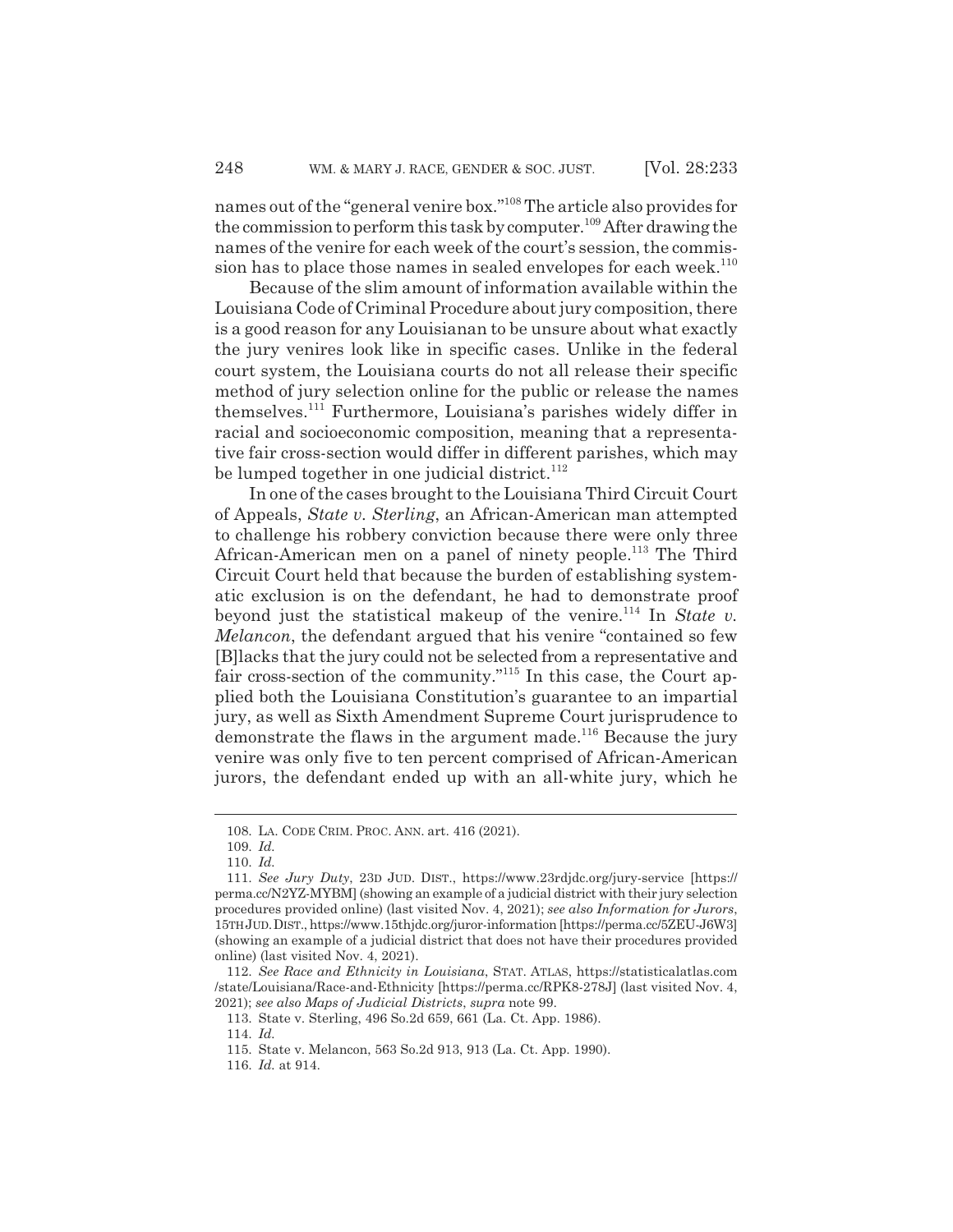subsequently challenged.<sup>117</sup> The Court ruled against him, however, holding that unless he was able to demonstrate fraud or systematic exclusion, the jury could not be quashed. $118$ 

These cases demonstrate the need for transparency when the court chooses a venire: who is choosing the venire? What is the venire's demographic composition compared to the demographics of the community?

## V. SPECIFIC VENIRE SELECTION PROCEDURES OF JEFFERSON, LAFAYETTE, AND TENSAS PARISHES

For the purposes of this Note, the parishes examined will be a rural parish, a suburban parish, and an urban parish. By comparing these three jury selection practices and their possible representative juries, the goal is to see how important transparency is when examining the fair cross-section, as well as how difficult it is to prove systematic exclusion within a specific place because of the unavailability of certain data.

The rural parish examined in this Note is Tensas, within the Sixth Judicial District with Madison and East Carroll parishes.<sup>119</sup> The suburban parish is Jefferson, with cases from Jefferson Parish's incorporated cities and independent towns alone creating the twenty-fourth judicial district in the suburbs of New Orleans.120 The urban parish examined is Lafayette, in the Fifteenth Judicial District with Vermillion and Acadia Parishes.<sup>121</sup>

The lack of information on the specifics of these venire processes is unsurprising, but, nonetheless, it is unacceptable. These three parish clerk's websites have a slim amount of detailed information about how the court actually chooses the jury, beyond just the acknowledgment of computer software to choose the lists. $122$ There is no information about how many people are selected for the

<sup>117.</sup> *Id.*

<sup>118.</sup> *Id.*

<sup>119.</sup> *See* COURTS, http://www.madisonparish.org/services/courts [https://perma.cc /W8YX-U9X4] (last visited Nov. 4, 2021).

<sup>120.</sup> *See About the Twenty-Fourth Judicial District Court*, 24TH JUD.DIST., http://www .24jdc.us/about [https://perma.cc/2HDY-6H9H] (last visited Nov. 4, 2021).

<sup>121.</sup> *See* FIFTEENTH JUDICIAL COURT ONLINE, https://www.15thjdc.org [https://perma .cc/K9HM-E6G2] (last visited Nov. 4, 2021).

<sup>122.</sup> *See Jury Assembly*, 24TH JUD. DIST., http://www.24jdc.us/jury-assembly [https:// perma.cc/UP7D-8DL8] (last visited Nov. 4, 2021); *Jury Management Department*, LAFAY-ETTE PAR.CLERK CT., http://www.lpclerk.com/departments/juryDuty.cfm [https://perma .cc/AQ8R-4JWX] (last visited Nov. 4, 2021); *Jury Service*, TENSASPAR.CLERK CT., http:// www.tensasclerk.org/jury.php [https://perma.cc/D9U9-PB48] (last visited Nov. 4, 2021).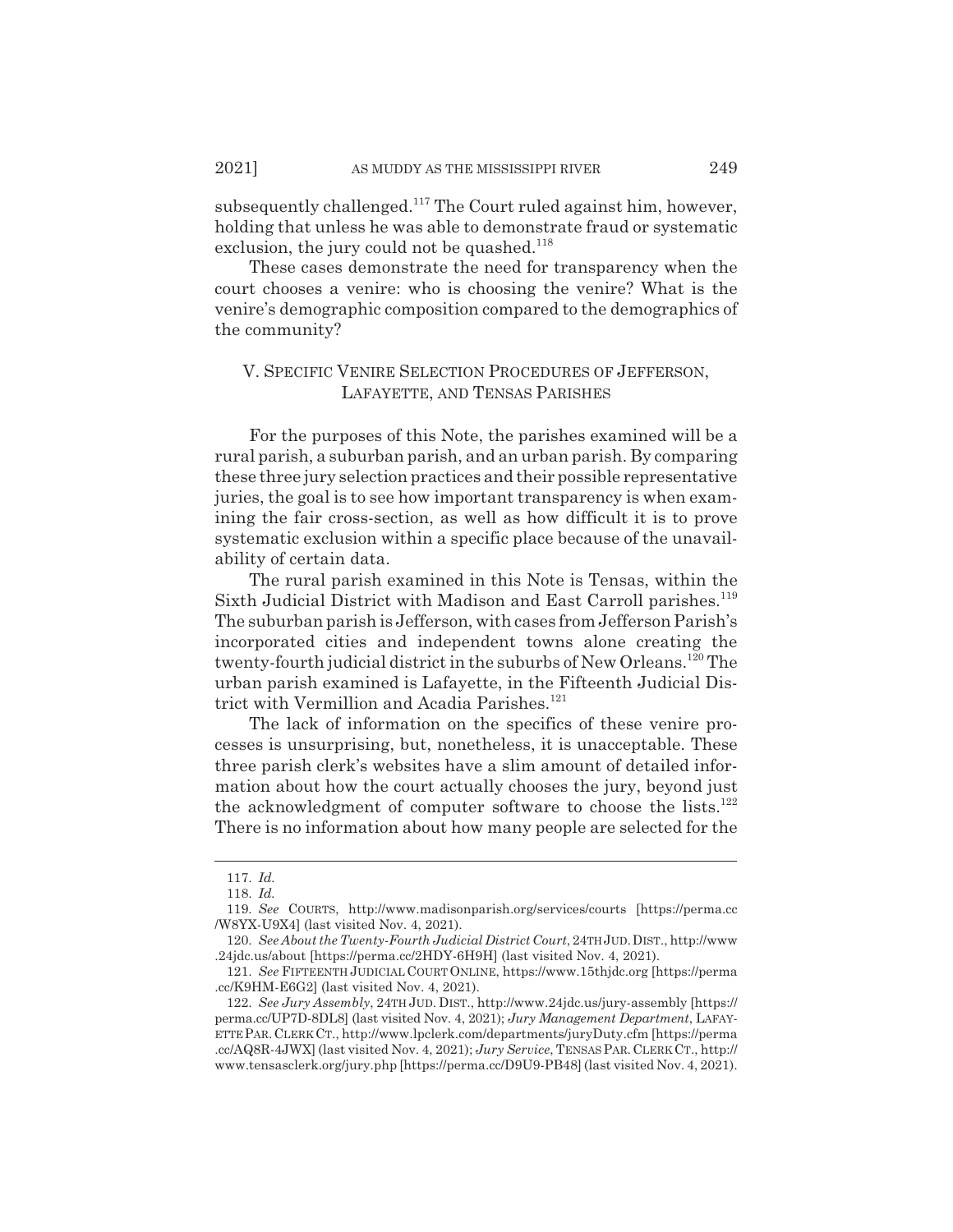venire, nor is there much information about what the breakdown of the percentages on the venire would really look like beyond just the parish's population.123 How is the general public supposed to have faith in the criminal justice system, at a time when issues of race are at the forefront of the American psyche, if the courts refuse to make the relevant information public? The lack of transparency from these parishes has created a greater desire in their citizenry for criminal justice reform.<sup>124</sup> More individuals are asking questions about the criminal justice system's procedure, and those questions are the ones these parishes refuse to answer. $125$ 

## *A. Jefferson Parish*

Jefferson Parish's clerk of court's website has a page dedicated to commonly asked questions about jury duty.<sup>126</sup> The webpage gives potential jurors in Jefferson Parish information about exemptions, the one-day jury system, excusals, and other qualifications.<sup>127</sup> Most importantly, the website lists the manner in which the clerk of the court's office selects the venire.<sup>128</sup> The website explains that Jefferson Parish uses lists of registered voters, as well as licensed drivers when selecting the pool of potential jurors.<sup>129</sup> The computer also "eliminate[s] duplicate names and then selects names at random of those who will be summoned for jury duty."130 Although the lack of access to this information may not seem outrageous, parish residents form opinions of the criminal justice system and its fairness from the information provided or available to them. Being unable to understand why a friend had an all-white, all-male jury for their trial may shape an individual's distrust of the system, something that could be avoided by greater transparency.

<sup>123.</sup> *See Jury Assembly*, *supra* note 122; *Jury Management Department*, *supra* note 122; *Jury Service*, *supra* note 122.

<sup>124.</sup> *See* MARK STEPHENSON,RED OAK STRATEGIC, SURVEYRESULTS—JUSTICE ACTION NETWORK—NOV.2015LOUISIANA SURVEY (2015), https://www.prisonpolicy.org/scans/jus tice\_action\_network/louisiana\_survey.pdf [https://perma.cc/UM3L-UVSW].

<sup>125.</sup> *See id.*

<sup>126.</sup> *See Jury Assembly*, *supra* note 122.

<sup>127.</sup> *Id.* The one-day/one-trial system allows a person who appears at jury duty to fulfill their obligation after appearing for the scheduled day, if there are not selected for a jury on that day. *Id.* It also allows a person who serves on one jury to satisfy their obligation with just that one trial. Additionally, there is a two-year exemption an individual can claim after serving on a jury. *Id.*

<sup>128.</sup> *See id.*

<sup>129.</sup> *Jury Assembly*, *supra* note 122.

<sup>130.</sup> *Id.*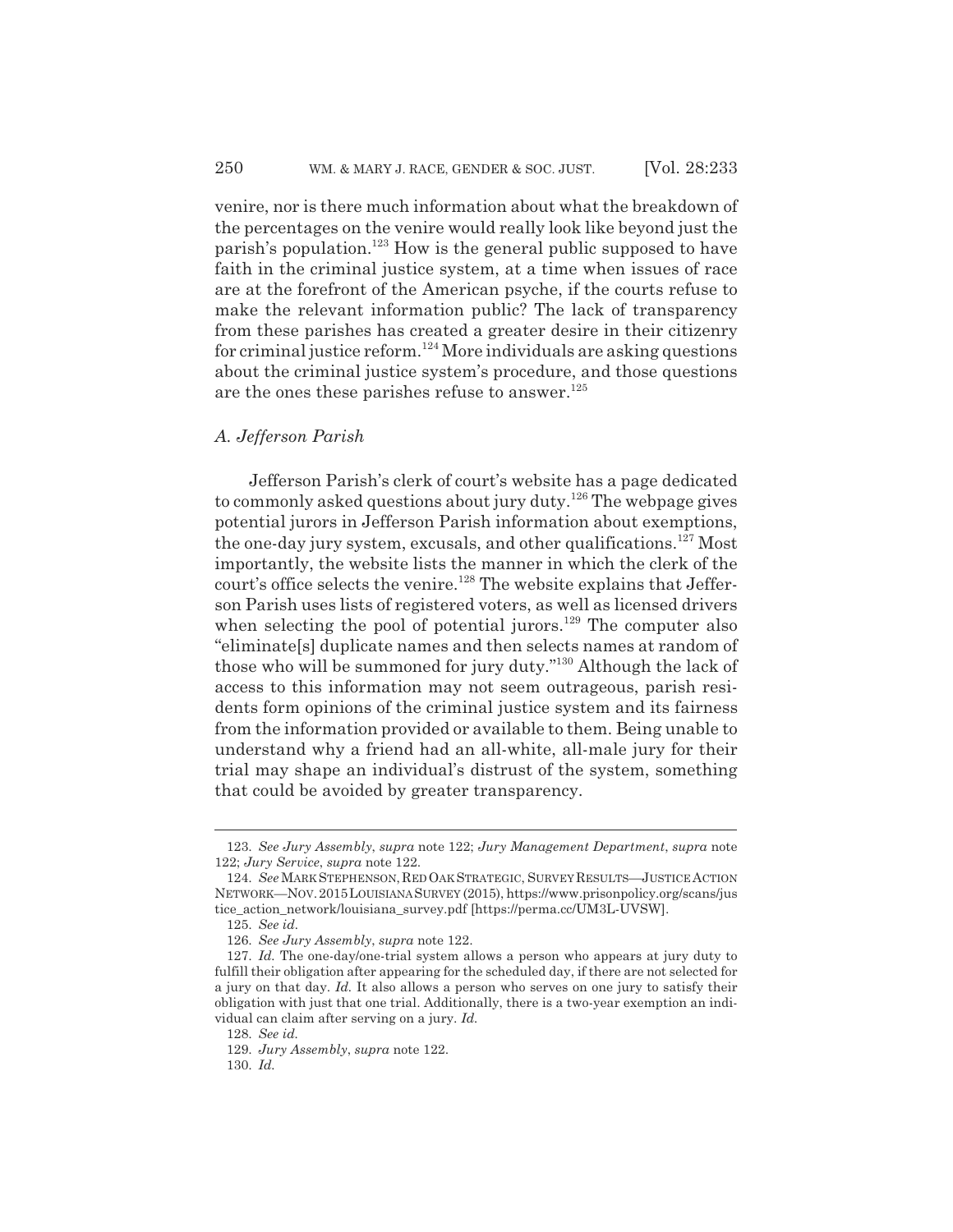## *B. Lafayette Parish*

In Lafayette Parish, there is also a website listing the structure and nuances of their jury pool selection.<sup>131</sup> According to the website, Lafayette does not have a one-day/one-trial system like Jefferson Parish.<sup>132</sup> Rather, the computer program used by the Jury Commission chooses a larger pool of individuals to serve by week.<sup>133</sup> All trials for any week will draw their juries from that one weekly venire created by the Commission.134 Additionally, Lafayette Parish provides exemptions for seniors over seventy and people who would experience "an undue hardship or extreme inconvenience" from participating.135 Lafayette also allows for an exemption for those who have served on a jury in the previous two years. $136$ 

Lafayette Parish uses a computer algorithm that chooses jurors based on the qualifications desired by the Clerk's Office.<sup>137</sup> Their Clerk's Office also allows for public requests of jury lists' demographic information, though some of that information is protected.<sup>138</sup>

#### *C. Tensas Parish*

For Tensas Parish, the smallest parish examined in this Note, the webpage for jury service is more vague than those for Jefferson or Lafayette.139 The Tensas Parish website only explains the use of registered voter lists to select names for the venire by a computer.<sup>140</sup> There is a senior citizen exemption and a previously served exemption, but there is not an undue hardship exemption. $141$ 

In *Duren*, the defendant was able to prove the systematic exclusion of women in the local state court by comparing the state court process' numbers to those of the local Federal District Court.<sup>142</sup> By demonstrating a significant difference between the federal and state courts for the same area with similar exemptions, the defendant was able to prove systematic exclusion of women was happening.<sup>143</sup> In

138. *See id.*

139. *See Jury Service*, *supra* note 122.

- 140. *Id.*
- 141. *Id.*

143. *Id.*

<sup>131.</sup> *See Jury Management Department*, *supra* note 122.

<sup>132.</sup> *Id.*

<sup>133.</sup> *Id.*

<sup>134.</sup> *Id.*

<sup>135.</sup> *Id.*

<sup>136.</sup> *Id.*

<sup>137.</sup> *See* Email from Sherrie Vanover, Jury Management Supervisor Lafayette Parish, to author (Jan. 15, 2021, 3:33 PM EST) (on file with author).

<sup>142.</sup> Duren v. Missouri, 439 U.S. 357, 367 (1979).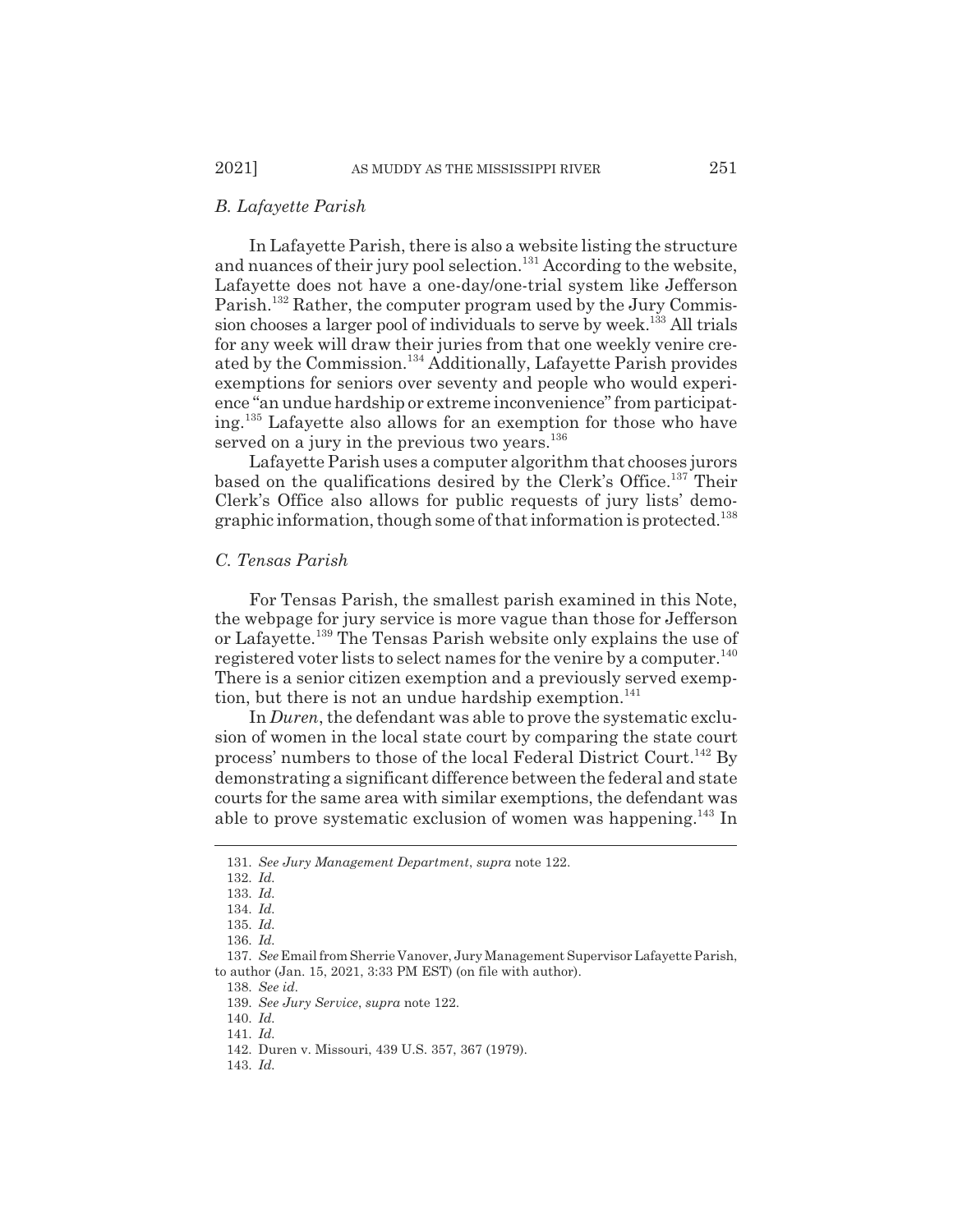the federal district court encompassing Jefferson Parish, the Eastern District of Louisiana, the procedures for selecting a jury pool are published on their website.<sup>144</sup> As mentioned above, this detailed explanation allows for the typical citizen to find out how exactly the jury pool is summoned.

A lack of transparency from the Tensas Parish Clerk's Office surprises anyone who knows of a recent *habeas corpus* case heard by the federal court for the Western District of Louisiana, concerning the venire selection in Tensas Parish.<sup>145</sup> In the direct appeal to the Louisiana Second Circuit Court, Higginbotham argued the jury venire under-represented African Americans.<sup>146</sup> The population of Tensas Parish, according to the defendant, was almost evenly divided between whites and African Americans, making the forty percent of African Americans on his venire an under-representation.<sup>147</sup> In this case, unlike those previously mentioned that failed on prong three, the defendant failed to demonstrate the venire was "not fair and reasonable in relation to the number of such persons in the community."148 Higginbotham's challenge of the Tensas Parish venire was denied by the Western District of Louisiana for failing to meet two of the three prongs of the *Duren* test.<sup>149</sup>

In Higginbotham's case, the clerk testified that the jury pool had been nearly equal with the actual representation of the parish since 2005.150 The evidence in this case, seemingly demonstrating a legitimate jury selection process, is not representative of the parish's transparency with the general public, seen by the lack of detailed information on the Parish website and the uncooperative nature of the Clerk's Office with members of the public and local journalists.<sup>151</sup> The Parish's successful defense of their venire selection protocol does not redeem it for its lack of transparency with the general public. The public should have access to the information in question, in order to understand the criminal justice system and call for the reforms it desires. As a parish with a majority African-American population, the information becomes even more significant, as African Americans

<sup>144.</sup> *See Jury Selection Process*, *supra* note 96.

<sup>145.</sup> Higginbotham v. Louisiana, 2014 U.S. Dist. LEXIS 60920, \*1, \*1 (W.D. La. 2014).

<sup>146.</sup> *Id.* at \*19–20.

<sup>147.</sup> *Id.* at \*20.

<sup>148.</sup> *Id.*

<sup>149.</sup> *See id.* at \*3.

<sup>150.</sup> *Id.*

<sup>151.</sup> In a series of articles for *The Advocate*, journalists and researchers contacted parishes to ask about their jury selection processes. Tensas Parish did not cooperate with those individuals, and their clerk refused to answer any questions from the author of this Note regarding their processes. *See* Email from Gordon Russell, Journalist at *The Advocate* to author (Jan. 15, 2021, 3:33 PM EST) (on file with author).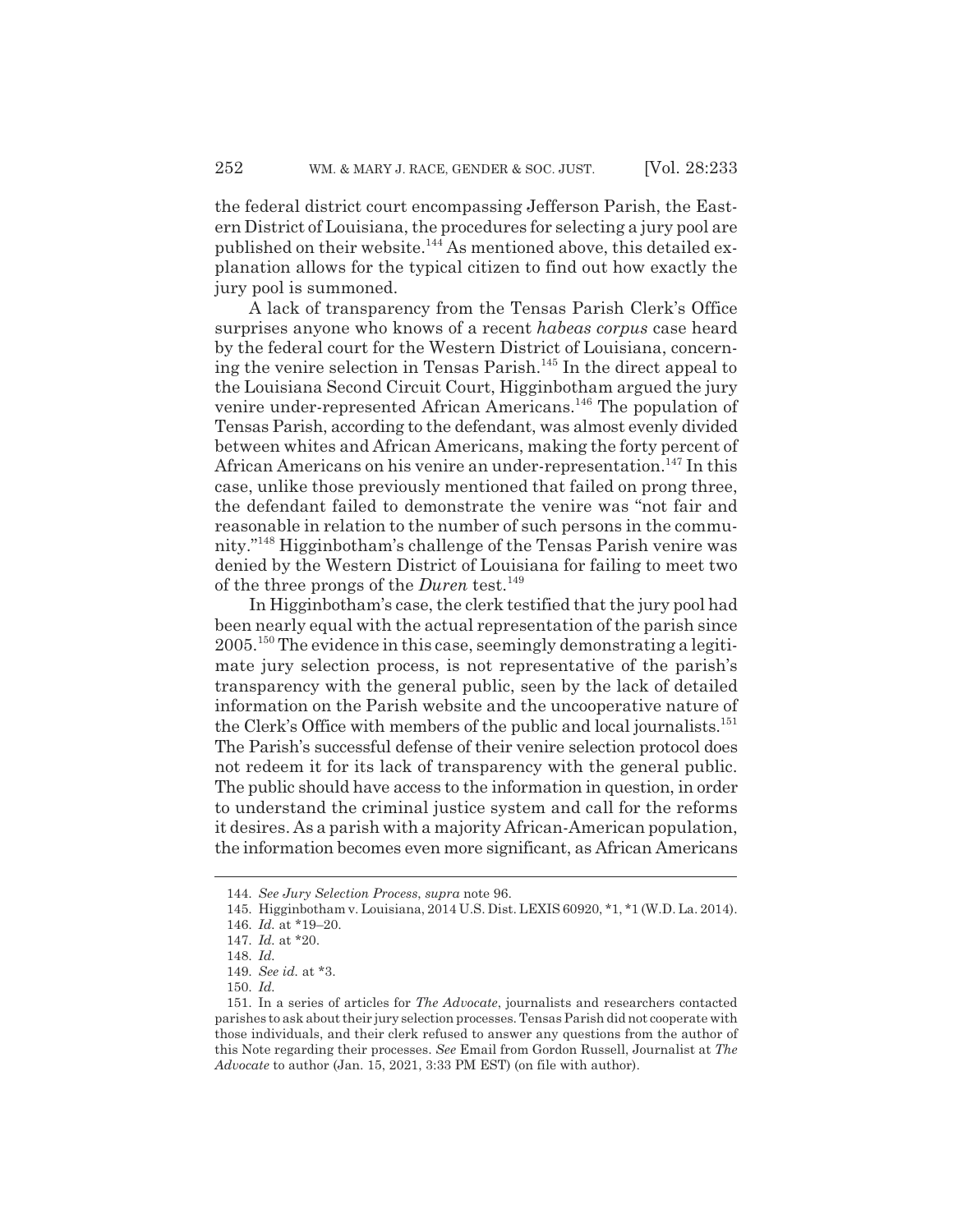"comprise two-thirds of state prisoners and three-fourths of inmates serving life without parole" in Louisiana.<sup>152</sup> A parish's citizens should have access to information that has such a strong effect on an individual's trial by jury.

VI. IMPACTS OF THE LACK OF TRANSPARENCY IN PARISH-SPECIFIC JURY POOL CREATION PROCEDURES ON THE PUBLIC AND INCARCERATED POPULATIONS IN LOUISIANA

Louisiana has been well known for multiple things in recent years: the New Orleans Saints fans obsessing about a no-call in the playoffs, people being run over by floats during the annual Mardi Gras celebrations, and, most importantly, being the most incarcerated state in the United States with "683 inmates per 100,000 residents, compared to the national rate of 440 per 100,000 residents."153 Being the most incarcerated state means that Louisiana is also the most incarcerated state in the world, as the United States holds the title of the most incarcerated country.154

In 2018, Jefferson Parish alone made up nearly twelve percent of the convictions in a state with sixty-four parishes.<sup>155</sup> Lafayette Parish contributed about three percent of the state's convictions.<sup>156</sup> These numbers, combined with the lack of access to knowledge about courthouse procedures, are contributing factors to the overwhelming desire for criminal justice reform in Louisiana.157 Recent polls have shown that over eighty percent of Louisiana voters support reform efforts for the criminal justice systems in the state.<sup>158</sup> This bipartisan

<sup>152.</sup> *See* TENSAS PARISH, https://www.census.gov/quickfacts/tensasparishlouisiana [https://perma.cc/L7EK-VBQW ]; Jeff Adelson, Gordon Russell & John Simerman, *How an Abnormal Louisiana Law Deprives, Discriminates and Drives Incarceration: Tilting the Scales*, THE ADVOC. (Apr. 1, 2018, 8:05 AM), https://www.nola.com/news/courts/arti cle\_8e284de1-9c5c-5d77-bcc5-6e22a3053aa0.html [https://perma.cc/V3KZ-BPNE].

<sup>153.</sup> *Despite Reforms, Louisiana's Incarceration Rate Leads the Nation*, WDSU (Oct. 26, 2020, 10:07 AM), https://www.wdsu.com/article/despite-reforms-louisianas-incarceration -rate-leads-the-nation/34467334 [https://perma.cc/Y6LZ-8FX9]; LEWIS, *supra* note 16.

<sup>154.</sup> LEWIS, *supra* note 16.

<sup>155.</sup> LOUISIANA DEP'T OF CORR., CRIMINAL JUSTICE IN LOUISIANA: JEFFERSON 7 (2018), https://doc.louisiana.gov/wp-content/uploads/2019/08/jefferson.meeting.-.6.26.18.pdf [https://perma.cc/MJ67-JFJ4].

<sup>156.</sup> *Id.*

<sup>157.</sup> *Id.*; *see also* Terry Schuster, *Louisiana's 2017 Criminal Justice Reforms*, PEW CHARITABLE TR. (Mar. 1, 2018), https://www.pewtrusts.org/en/research-and-analysis/is sue-briefs/2018/03/louisianas-2017-criminal-justice-reforms [https://perma.cc/TS8V-4CRG].

<sup>158.</sup> *Overwhelming, Broad and Extensive Support Across Party, Ideology and Demographics for Criminal Justice Reform in New Louisiana Survey Findings*, SURVEY RESULTS—JUSTICE ACTION NETWORK—NOV. 2015 LOUISIANA SURVEY, https://www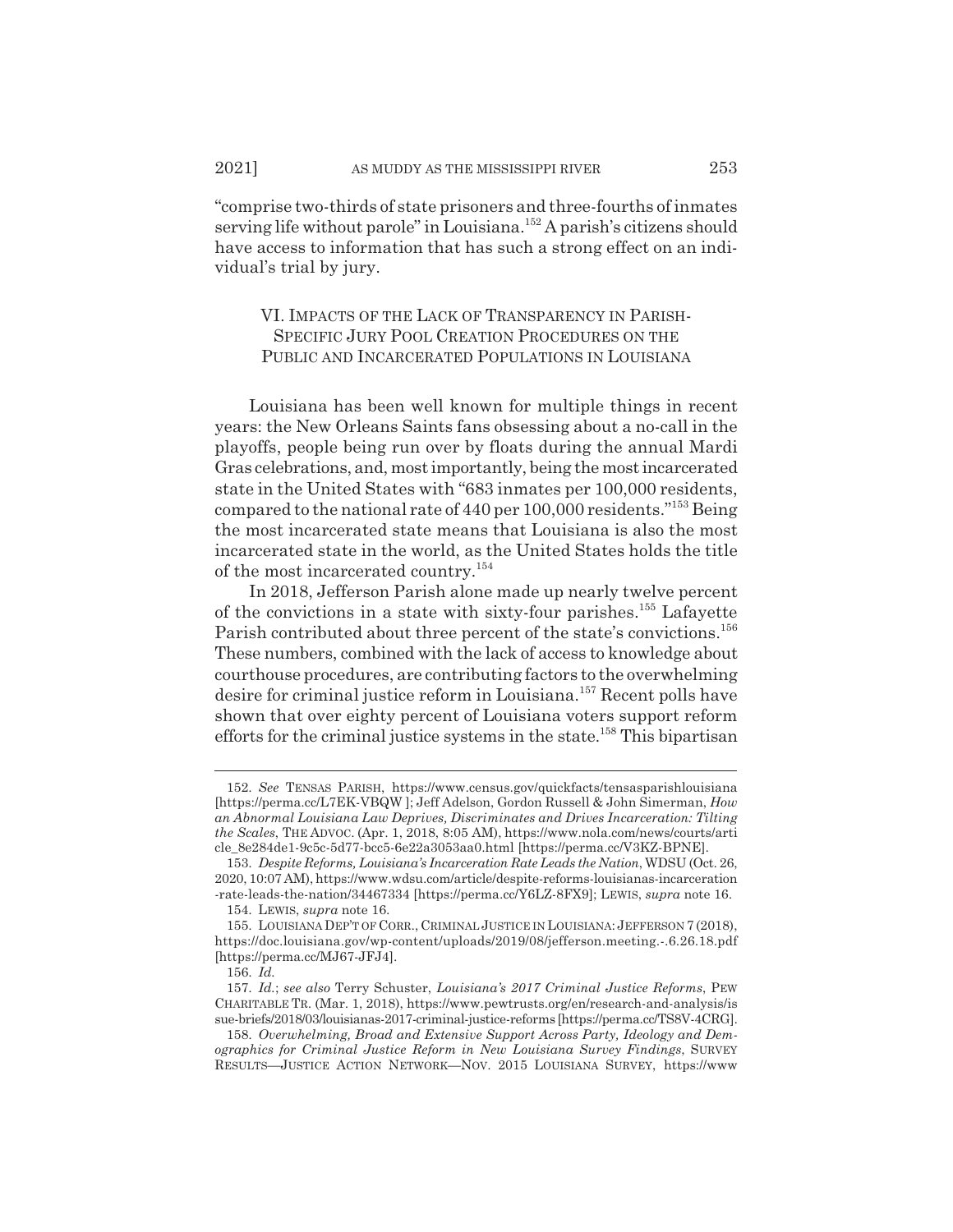sentiment for a resolution of the crippling problems in the state's justice system likely comes from recent revelations about the unfair and unethical procedures happening behind closed doors in clerks' offices and courtrooms.<sup>159</sup>

Due to the recent push (and success) in Louisiana to rid the state constitution of nonunanimous juries, a large number of journalists and researchers tried to understand the state's courtroom procedures and the thought processes behind them.160 In particular, *The Advocate*, the leading South Louisiana newspaper, ran a series of articles detailing the nonunanimous verdict.<sup>161</sup> Some of the main sources of information for the project were jury pool lists from the ten busiest courthouses in the state.<sup>162</sup> However, one of the major parishes refused to cooperate with *The Advocate*'s team: Lafayette Parish.<sup>163</sup> The lists in question were not very comprehensive, but they gave insight into the local procedures that the public knows so little about.<sup>164</sup>

A greater question about the accessibility of jury lists and knowledge about the procedures in specific parishes is whether these parishes are complying with a provision in the Louisiana Criminal Code that requires the parishes to publish, in a number of places, the general venire called to jury service.<sup>165</sup> If the jury lists are to be published in the local newspaper, why would the clerk's office not provide those lists to the newspaper at a later date? Lafayette Parish was not the only uncooperative parish in research on parish-specific processes and jury lists, though.<sup>166</sup> Tensas Parish refused to work with the reporters for *The Advocate*, as well as members of the general public.<sup>167</sup>

<sup>.</sup>prisonpolicy.org/scans/justice\_action\_network/louisiana\_survey.pdf [https://perma.cc /UM3L-UVSW].

<sup>159.</sup> *See id.* In this poll, over a quarter of the responses favored a complete overhaul of the system and nearly thirty percent wanted major reform. *Id.* The desire for reform was overwhelmingly bipartisan, with about eighty percent or more of Republicans, Democrats, and Independents agreeing, and the same numbers for conservatives, liberals, and moderates. *Id.*

<sup>160.</sup> *See, e.g.*, Adam Liptak, *A Relentless Jailhouse Lawyer Propels a Case to the Supreme Court*, N.Y. TIMES (Aug. 5, 2019), https://www.nytimes.com/2019/08/05/us/poli tics/supreme-court-nonunanimous-juries.html [https://perma.cc/JN36-U8JX]; Editorial, *When Jurors Are Silenced*, N.Y.TIMES(May 10, 2018), https://www.nytimes.com/2018/05 /10/opinion/when-jurors-are-silenced.html [https://perma.cc/288Q-PJLF].

<sup>161.</sup> Adelson et al., *supra* note 152.

<sup>162.</sup> Jeff Adelson, *Download Data Used in The Advocate's Exhaustive Research in Tilting the Scales Series*, THE ADVOCATE (Apr. 1, 2018, 8:00 AM), https://www.nola.com /article\_25663280-c298-53ef-8182-9a8de046619c.html [https://perma.cc/85WJ-MLLW].

<sup>163.</sup> Adelson et al., *supra* note 152.

<sup>164.</sup> *Id.*

<sup>165.</sup> LA. CODE CRIM. PROC. ANN. § art. 417.

<sup>166.</sup> Email from Kristen Marie Vicknair, author, to Gordon Russell, Journalist at *The Advocate* (Jan. 18, 2021, 9:10 PM EST) (on file with author).

<sup>167.</sup> *Id.*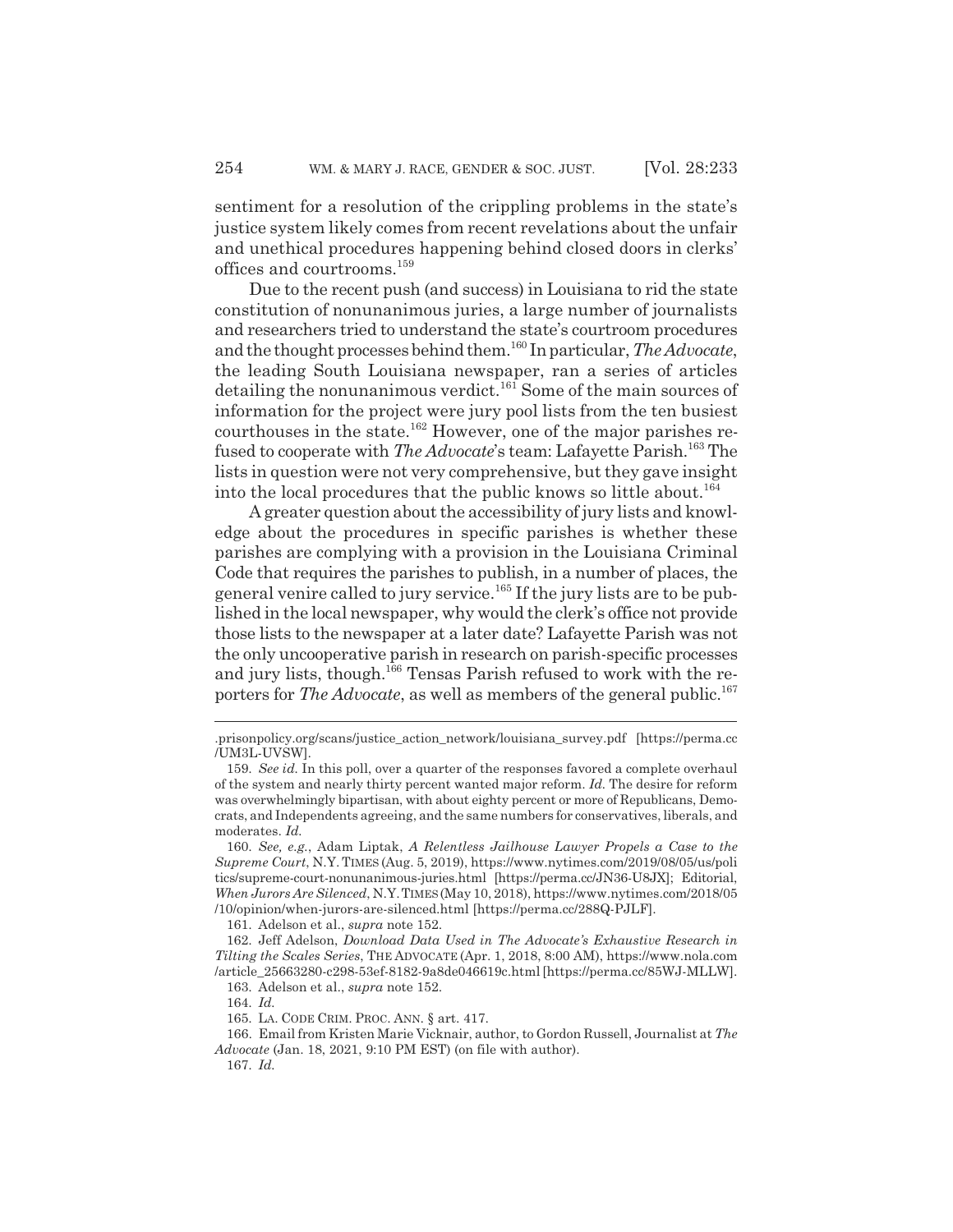Jefferson Parish's lack of transparency makes their venire creation procedures even more questionable when the lists of an actual criminal trial venire are examined and compared to the demographic data of the parish.<sup>168</sup> The lists examined as an example for this Note were drawn for six trials in the parish, from 2012 to 2017, without one for 2013.169 All of the lists examined had major consistencies, likely from an algorithm in the computer software the parish uses. $170$ For the purposes of this Note, the demographic distribution of the venire is compared to the most recent Census data.

|                     | 2012-2017<br>$Range^{171}$ | <b>Census Data</b><br>Distribution <sup>172</sup> |
|---------------------|----------------------------|---------------------------------------------------|
| White, Non-Hispanic | $60.2 - 69.9\%$            | 52%                                               |
| Black               | 18.92-27.4%                | 28.3%                                             |
| Hispanic            | 1.28-4.11%                 | 14.9%                                             |
| Asian               | $0.69 - 3.85\%$            | 4.3%                                              |
| All Others          | 2.74-9.91%                 | 2.5%                                              |

The numbers gathered from the lists convincingly demonstrate that Jefferson Parish's lack of transparency is problematic for those having a jury trial and for the parish as a whole.<sup>173</sup> This data shows a large percentage of minority communities in the parish are not being pulled for jury duty proportional to their representation in the community.174 The numbers for the five years and six jury venires are consistent, demonstrating the consistent nature of disproportionate jury venires in the parish.<sup>175</sup> Five years is a lengthy period of time for a locality—countless elections, trials, and town halls

<sup>168.</sup> The lists discussed here are drawn from an Excel sheet created by *The Advocate*'s team for their project. The lists are part of a public database the team created to allow the public access to data, potentially unavailable to them otherwise, on the criminal justice system. Adelson, *supra* note 162.

<sup>169.</sup> *Id.* Notable about the list for 2017 is that it was the year Louisiana passed widespread criminal justice reform to make the system less crowded.

<sup>170.</sup> *Id.*

<sup>171.</sup> *Supra* note 168.

<sup>172.</sup> *Quick Facts: Jefferson Parish, Louisiana*, U.S. CENSUS BUREAU (July 1, 2019), https://www.census.gov/quickfacts/jeffersonparishlouisiana [https://perma.cc/DYU4 -JED4].

<sup>173.</sup> *Id.*

<sup>174.</sup> *See id.;* Adelson, *supra* note 162.

<sup>175.</sup> *See* Adelson, *supra* note 162.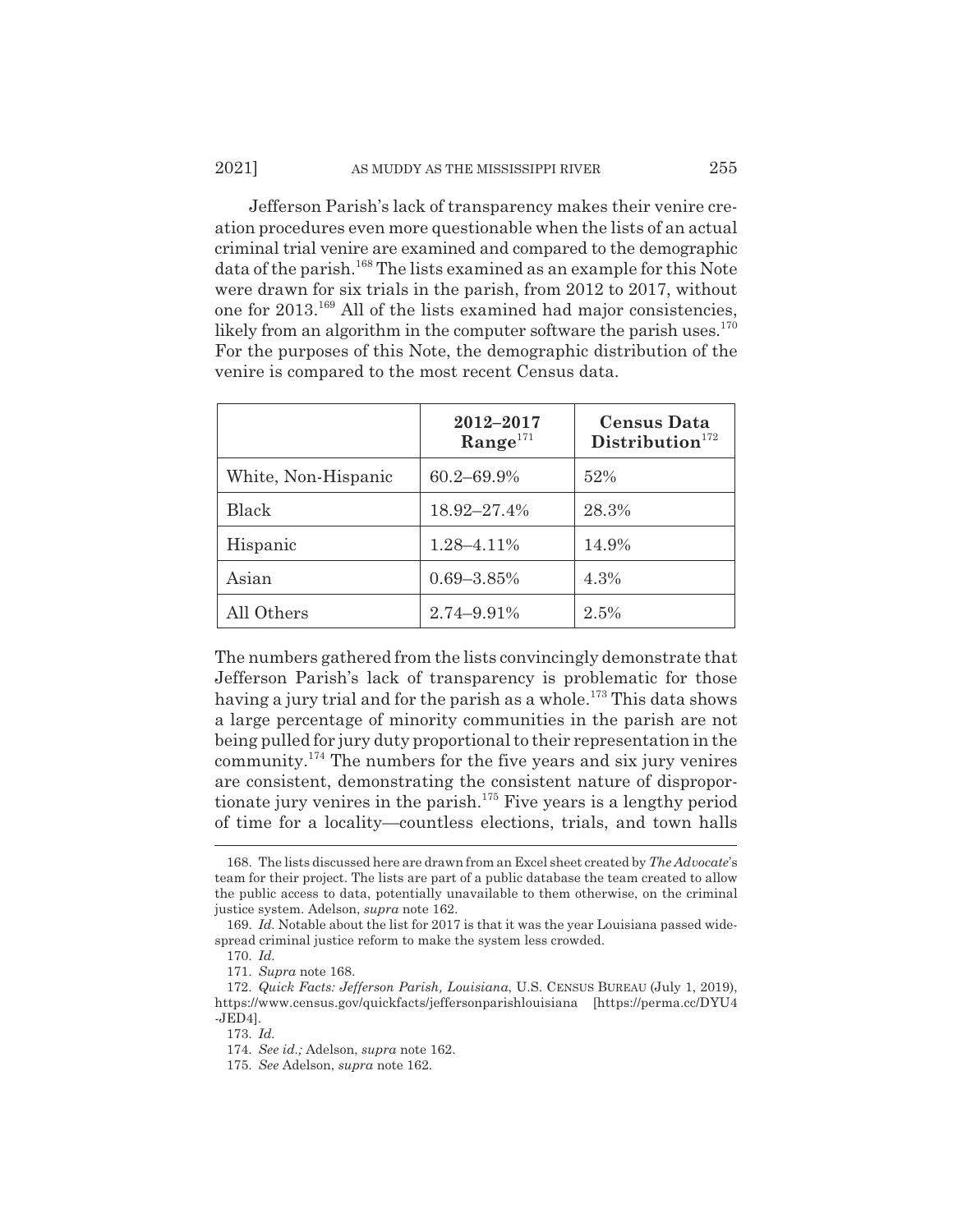occur in such a time span. Additionally, during these five years, the State Legislature passed criminal justice reform at the urging of numerous communities, further calling into question why Jefferson Parish's disproportionately white jury venires have continued for so  $long.^{176}$ 

These six disproportionately white venires in Jefferson Parish were drawn from lists released voluntarily by the Parish to *The Advocate*. 177 This further begs the questions: What do the lists the Parish refuses to produce look like? Are those lists just as disproportionately white as these, explaining why the Parish refuses to explain its procedures? If the Parish was transparent in its venire creation methods, these lists may not seem so incriminating, but the methods are unknown to the public, with only examples of disproportionately white representation to analyze.

Although the Supreme Court in *Taylor, Duren*, and *Berghuis* never specified a bright-line rule for minority exclusion to qualify under the third prong of the fair cross-section requirement, the numbers present in the venires analyzed do seem to rise to that level.<sup>178</sup> This data, and the data the Parish will not release, may make a *prima facie* case for an unconstitutional fair cross-section for countless individuals, but the lack of transparency has impaired the fairness of the criminal justice system and citizens' trust in it.<sup>179</sup>

Additionally, the lack of transparency in the actions of Louisiana Parishes' Clerks' Offices demonstrates a continuing pattern of state and local administrations' refusal to release important statistics or clarifications about their actions.180 Louisiana's citizens have good reason to be concerned; the only information these administrative

<sup>176.</sup> *Id.*; *see also* EQUAL JUSTICE INITIATIVE, *supra* note 2.

<sup>177.</sup> Adelson, *supra* note 162.

<sup>178.</sup> Taylor v. Louisiana, 419 U.S. 522, 522 (1975); Duren v. Missouri, 439 U.S. 357, 357 (1979); Berghuis v. Smith, 559 U.S. 314, 314 (2010).

<sup>179.</sup> Adelson et al., *supra* note 152.

<sup>180.</sup> *See, e.g.*, Tiffany Wong, *Jefferson Parish Parents Call for Transparency After Learning About New Upcoming School Times*, FOX 8 LIVE (May 26, 2020), https://www .fox8live.com/2020/05/26/jefferson-parish-parents-call-transparency-after-learning-about -new-upcoming-school-times; Gambit Commentary, *Commentary: Lawmakers' Lack of Transparency Threatens Public Records, Citizen Access*, GAMBIT (May 15, 2020), https:// www.nola.com/gambit/article\_5f445688-96aa-11ea-9949-9b1cacbe4fec.html [https:// perma.cc/7RSL-RJN6]; Mike McDaniel, *Attorneys: Shootings of Black People Show JPSO Lacks Accountability*, WWL-TV (June 23, 2020), https://www.wwltv.com/article/news /crime/attorneys-shootings-of-black-people-show-jpso-lacks-acountability/289-ce786cc5 -9697-4048-97de-495aeced8da1 [https://perma.cc/G8C5-N5LF]; Lee Zurik & Cody Lillich, *Zurik: JP Councilmember Charges Taxpayers Thousands in Out-of-State Travel*, FOX 8 LIVE(Nov. 13, 2019), https://www.fox8live.com/2019/11/14/zurik-jp-councilmember-charges -taxpayers-thousands-out-of-state-travel.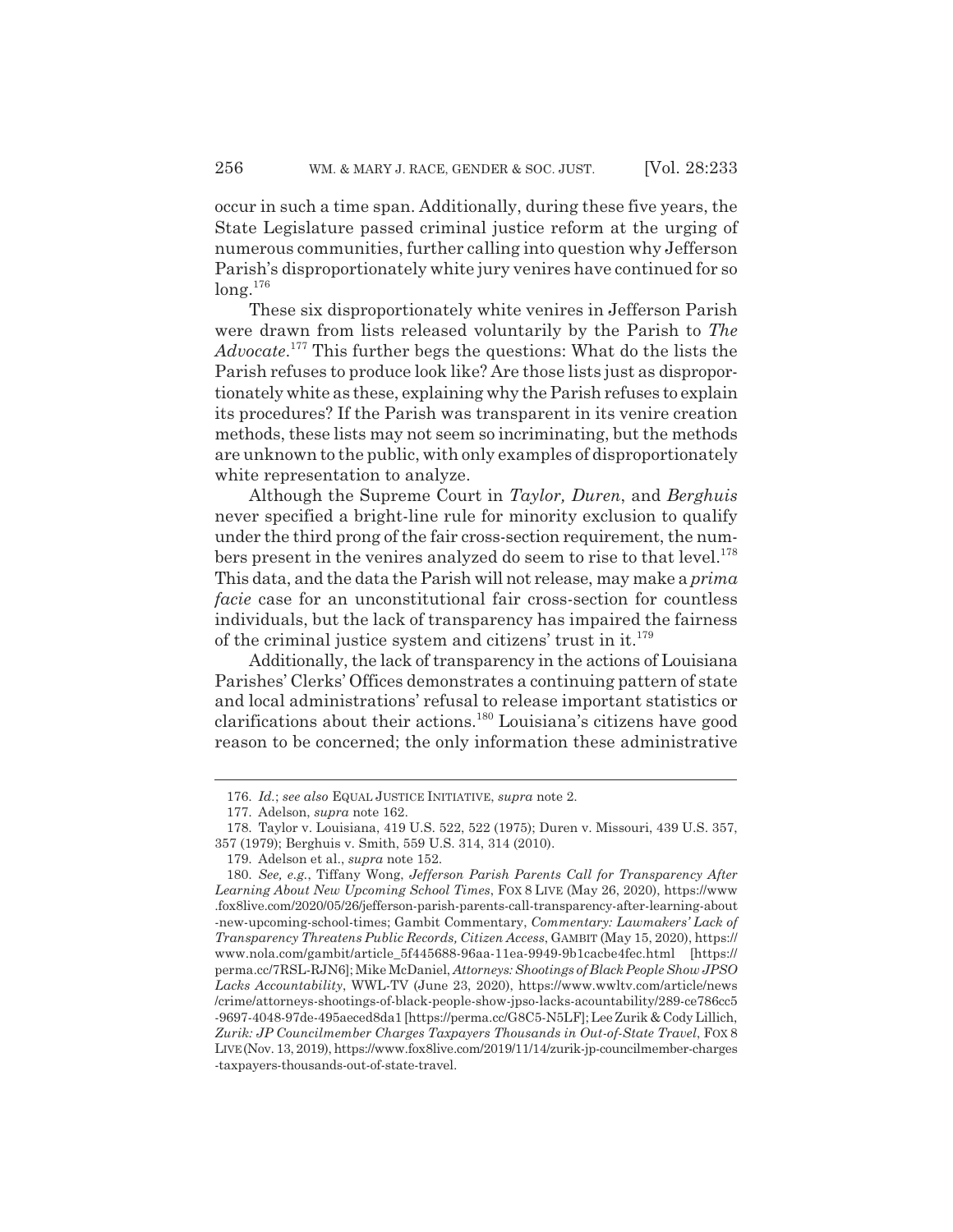offices release about these procedures, ones with far-reaching effects on defendants' access to fair trials, is a single sentence on a web $site.<sup>181</sup>$ 

## VII. PROPOSED SOLUTIONS FOR THE LOUISIANA SYSTEMS OF JURY POOL CREATION

In order to increase transparency and public confidence in the jury system, the Louisiana legislature should pass bills requiring the sixty-four parishes in the state to publicly post their individual methods for drawing their venires, similar to the aforementioned federal court requirement.182 The availability of these jury selection processes would allow for the public to have a greater sense of understanding of what goes on behind closed doors when the jury pool is selected, rather than simply guessing.

By passing a bill requiring public notice, the state government can take steps to make sure all parishes are abiding by the Sixth Amendment's fair cross-section requirement for jury venires.<sup>183</sup> This would also allow criminal defendants to have the necessary procedural knowledge to make an educated objection to their venire during their trial's jury selection process.184 Requiring the parishes to post their venire creation procedures may not be enough to ensure transparency in the system, though, since these parishes have existed with a lack of oversight for so long and would likely object to any reforms affecting them.185 The best way to ensure transparency in the system, and allow citizens to hold their local governments accountable for unconstitutional or unfair procedures, would require the Louisiana legislature to repeal the various code sections relating to each individual parish's procedures for jury venires.<sup>186</sup> After the legislature repeals those procedures, they should pass a new code section mandating a specific venire creation procedure for every parish. The legislature could enlist experts in this field to assist with the creation of such a procedure and the algorithms the computer uses, for

<sup>181.</sup> *See Jury Assembly*, *supra* note 122; *Jury Management Department*, *supra* note 122; *Jury Service*, *supra* note 122.

<sup>182. 28</sup> U.S.C. § 1863.

<sup>183.</sup> *Taylor*, 419 U.S. at 538.

<sup>184.</sup> Chernoff, *supra* note 25, at 1735.

<sup>185.</sup> Jennifer Emily, *Racial Bias in Louisiana Jury Selection Spurs Broader Scrutiny*, DALL.MORNINGNEWS(Aug. 16, 2015, 11:25 PM), https://www.dallasnews.com/news/2015 /08/17/racial-bias-in-louisiana-jury-selections-spurs-broader-scrutiny [https://perma.cc /B4Q5-TRBK].

<sup>186.</sup> La. Dist. Ct. Appx. 9.14.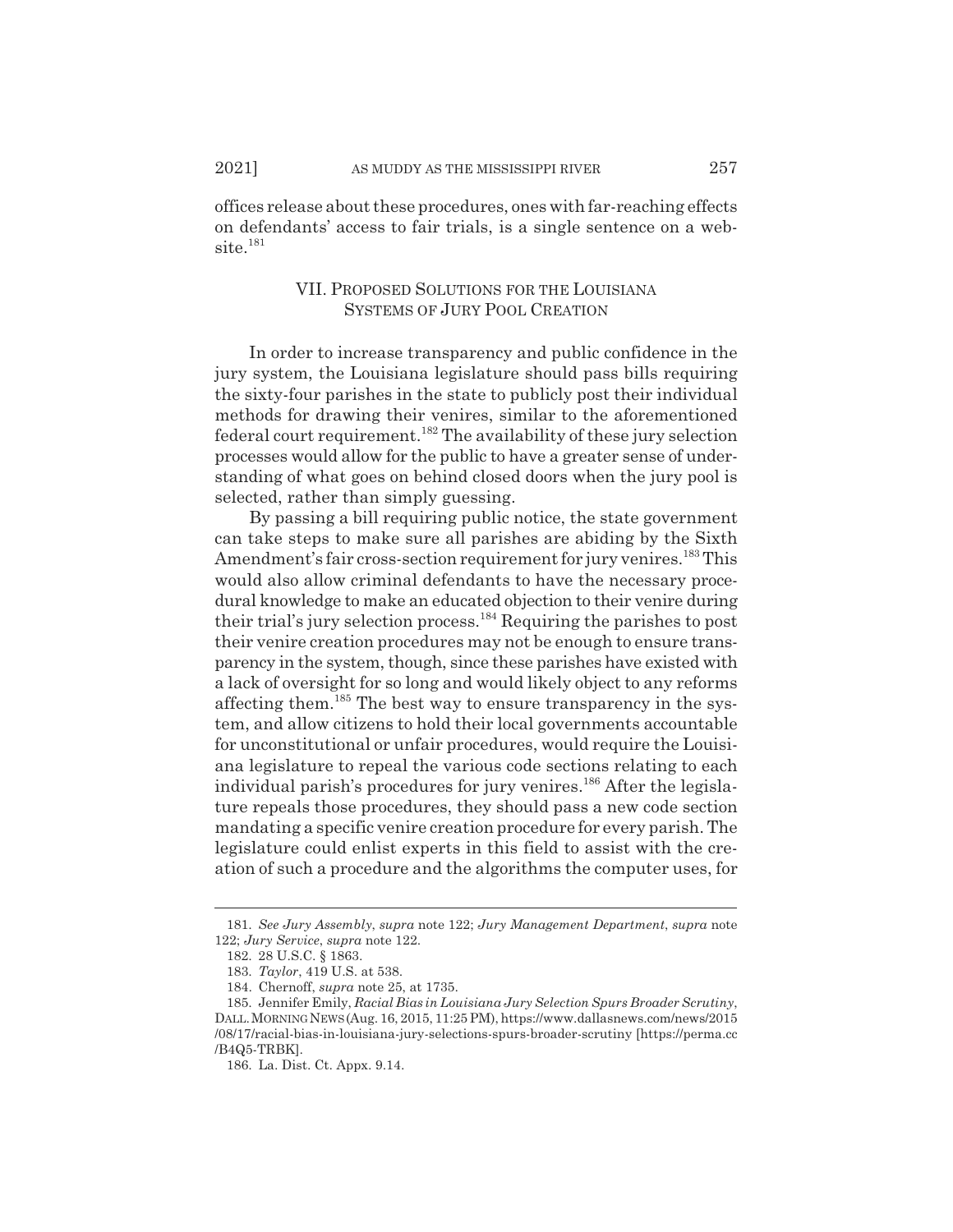the purpose of consistency.<sup>187</sup> If all the parishes had the same procedure for drawing the jury pool, it would allow defendants to receive the same procedural experiences in neighboring parishes, as if they were in their home parish, unlike the current processes.<sup>188</sup>

Lastly, the use of driver's license lists and voter rolls contributes to the lack of transparency in these procedures and the lack of trust in the criminal justice system.<sup>189</sup> If the parishes and the state are truly committed to criminal justice reform and allowing the public to fairly contribute to jury service, the state could utilize a threepronged approach to create a more fair and representative venire. These three sources would be (1) existing voter lists, (2) taxpayer rolls, and (3) benefit recipient records.

Using these three sources would include a wider and more inclusive group of people for jury service.<sup>190</sup> The three sources combine to reach all three socioeconomic classes and a greater number of minority individuals.<sup>191</sup> There has been evidence of voter rolls not including representative percentages of minorities,<sup>192</sup> and this can be balanced by using the records of Louisiana benefit recipients, such as TANF, SNAP, EITC, and WIC.<sup>193</sup> Since Louisiana is one of the most impoverished states in the country, $194$  it is unsurprising that over thirty-seven percent of African-American households live below the poverty line, with over two hundred thousand African-American and Hispanic households not having a parent with a fulltime, year-round job.<sup>195</sup> These families are likely to be represented on benefit recipient records, rather than voter lists, as over nineteen percent of Louisianans live below the poverty line.<sup>196</sup>

Voter lists are typically more representative of older, whiter, wealthier, and more educated individuals, as younger adults are less likely to vote.<sup>197</sup> Using taxpayer lists would resolve this, as it would likely reach working-class Americans who do not receive benefits, are less educated, and identify as a minority group. A representative

<sup>187.</sup> Ferguson, *supra* note 62, at 975.

<sup>188.</sup> La. Dist. Ct. Appx. 9.14.

<sup>189.</sup> CRAIG HEMMENS, DAVID C. BRODY & CASSIA SPOHN, CRIMINAL COURTS: A CON-TEMPORARY PERSPECTIVE (2019) (e-book).

<sup>190.</sup> *Id.*

<sup>191.</sup> Adelson et al., *supra* note 152.

<sup>192.</sup> *Id.*

<sup>193.</sup> *Id.*

<sup>194.</sup> LEWIS, *supra* note 16, at 105–06.

<sup>195.</sup> *Louisiana*, *supra* note 17.

<sup>196.</sup> *Id.*

<sup>197.</sup> *What Affects Voter Turnout Rates?*, FAIRVOTE, https://www.fairvote.org/what\_af fects\_voter\_turnout\_rates [https://perma.cc/H388-C43A] (last visited Nov. 4, 2021).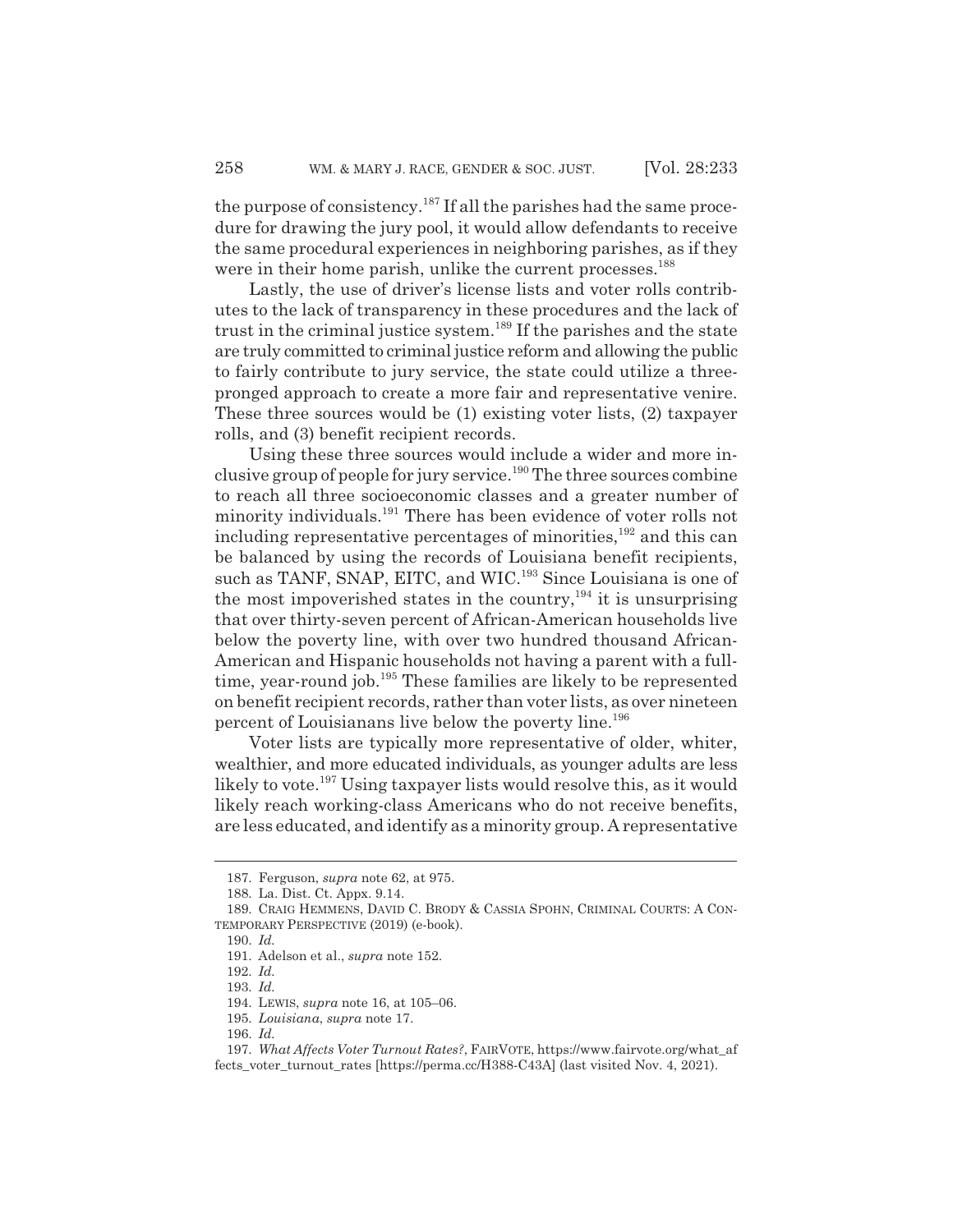venire needs a wide range of identities to successfully work, which supports the idea of using taxpayer lists, in addition to the other sources of names.

A number of individuals do not trust the criminal justice system because of their inability to participate in the system.198 The juries people see on television and online media may not look like them or represent their views, and they may feel as if the criminal justice system just does not offer them a chance to participate.<sup>199</sup> If the drawn venires summon a wider and more diverse representation of the criminal justice system, there may be greater involvement from non-white, working-class people, and, subsequently, a greater trust in the criminal justice system.<sup>200</sup>

#### **CONCLUSION**

The relationship between the criminal justice system and the public is complicated and convoluted; the understanding people have of juries stems from various legal television shows, media coverage of high-profile cases, and community word of mouth. As Americans begin to embrace a greater understanding, activism, and involvement in the criminal justice system, transparency of the processes will allow the public to determine the fairness of the system for themselves.

Following the Louisiana State Legislature's decision to repeal the nonunanimous jury verdict, Louisianans have become more involved in the public discourse on the fairness of the state's criminal justice system.201 But, just as it took a concerted effort to uncover the problematic history and consequences of the nonunanimous jury verdict, it is time Louisianans examine the problematic jury venire creation systems in the state's parishes.

As discussed in this Note, the lack of procedural transparency and under-representation of minority groups in Louisiana's jury venires has negative consequences for the state's criminal justice system and Louisianans' trust in it. In order to address and rectify the problematic lack of transparency, the Louisiana State Legislature should pass legislation to overhaul these venire creation processes and create parish uniformity for the state. Excuses from local

<sup>198.</sup> *See, e.g.*, Clarence M. Dunnaville, Jr., *Unequal Justice Under the Law—Racial Inequities in the Justice System*, VA. LAW. MAG. (Dec. 2000).

<sup>199.</sup> *Id.*

<sup>200.</sup> *See id.*

<sup>201.</sup> Lea Skene, *Most Louisiana Voters Support Criminal Justice Reform to Cut Costs, Allow Redemption, Poll Says*, THE ADVOC. (Mar. 2, 2021, 3:00 PM), https://www.theadvo cate.com/baton\_rouge/news/article\_5528ce68-7863-11eb-b9c2-4fe7a5f8e078.html.